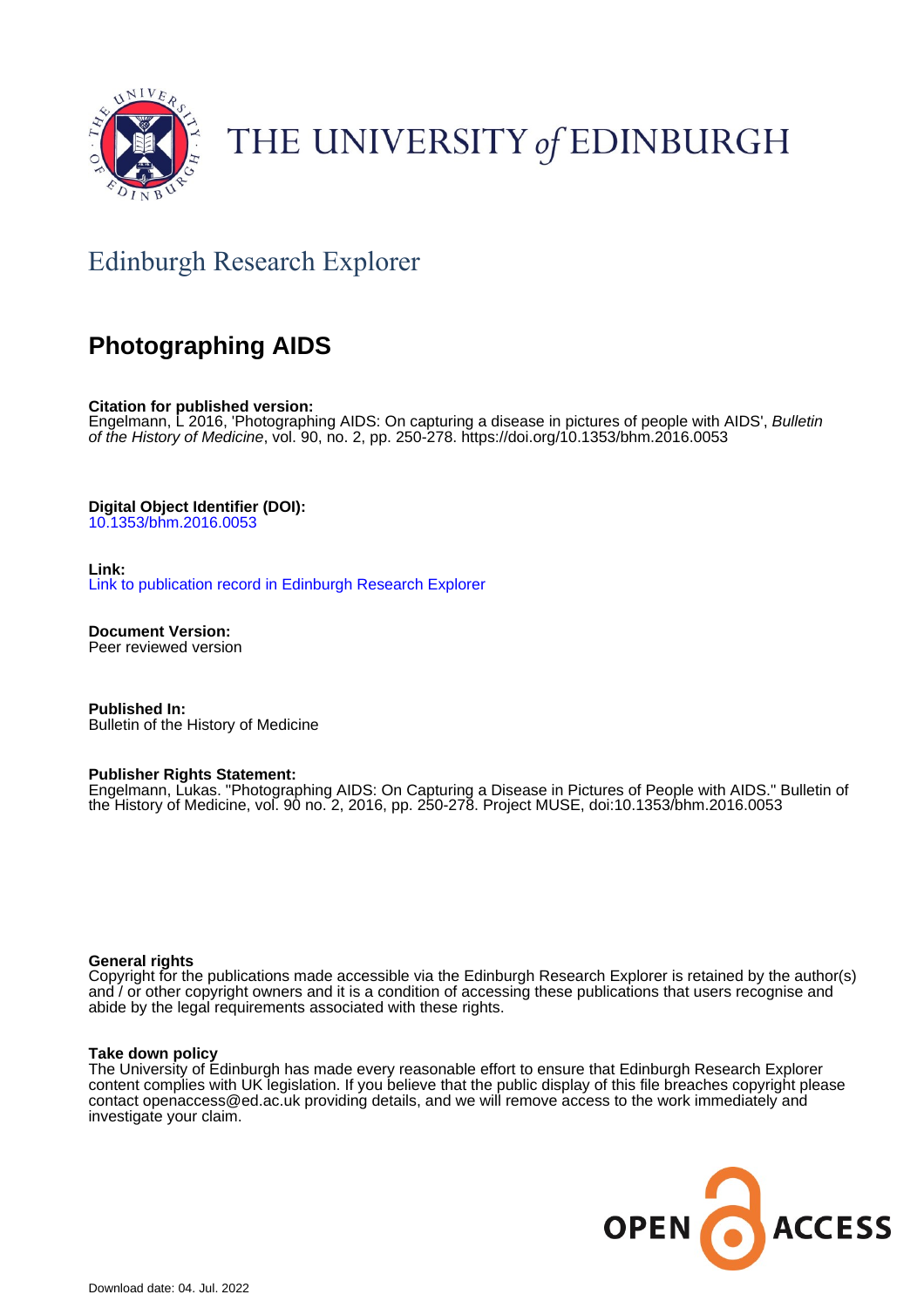### Title:

Photographing AIDS. On Capturing a Disease in Pictures of People with AIDS.[1](#page-1-0)

### Abstract:

The photography of people with AIDS has been subject to numerous critiques in the 1980s and has become a controversial way of visualizing the AIDS epidemic. While most of the scholarly work on AIDS photography is based in cultural studies and concerned with popular representations, the clinical value of photographs of PWA usually remains overlooked. This article addresses photographs as a 'way of seeing' AIDS that contributed crucially to the making of the disease entity AIDS within the history of medicine. Cultural studies methods will be applied to analyze clinical photography in the case of AIDS, thus contributing to the medical history of AIDS through the lens of photography. The article will reveal the conflation of disease morphology and patient identity as a characteristic feature of both clinical photography and a now historical nature of AIDS.

Keywords: AIDS/HIV, Visual History, Clinical Photography, Visualization Author: Lukas Engelmann, Post-Doc Research Associate CRASSH, University of Cambridge 7 West Road Cambridge CB3 9DP United Kingdom

p: +44 (0)1223 760475 m: [lme35@cam.ac.ukt:](mailto:lme35@cam.ac.ukt) @engelmal81 w: <http://www.crassh.cam.ac.uk/people/profile/LukasEngelmann> Lukas Engelmann is a historian of medicine dedicated to visual histories of epidemics. He

received his PhD on the "Clinical Picture of AIDS" in History at the Humboldt University of Berlin in 2013, did post-doctoral research in Zurich in 2013/2014 and is currently a postdoctoral research associate at CRASSH, University of Cambridge. Here, he takes part in the ERC-funded efforts to assemble the global visual archive of the Third Plague Pandemic by following a trail of photographs and maps in South and North America.

<span id="page-1-0"></span><sup>1</sup> I like to express my gratitude for many helpful and immensely productive comments to Jeremy Greene, Mark Honigsbaum, Janina Kehr, Emily Nicholls, Kate Womersley, my PhD supervisors Volker Hess and Sabine Hark and especially to the anonymous reviewers for their insightful and profoundly enhancing comments. i<br>I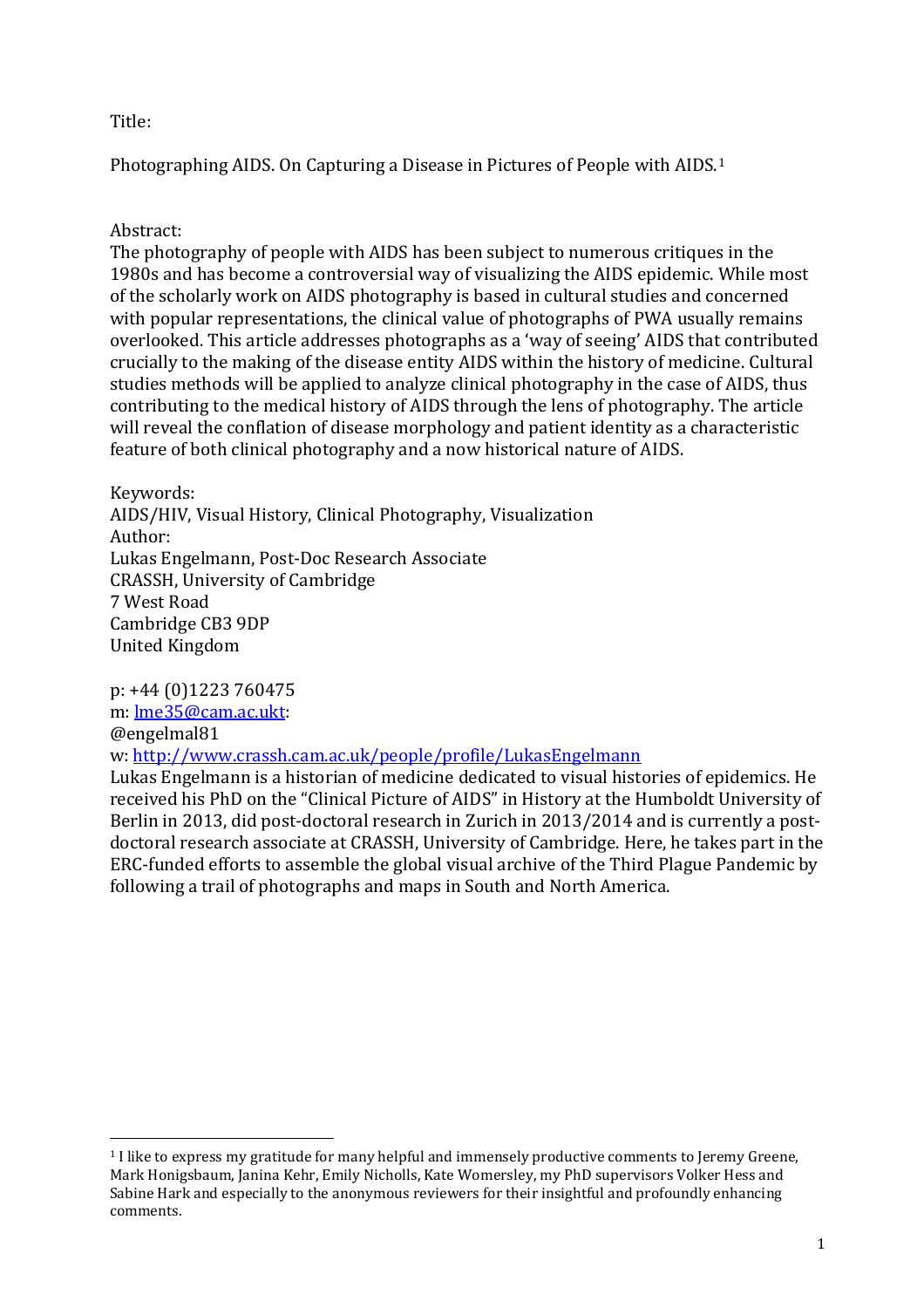In 1986 the *Journal of Audiovisual Media in Medicine* published an article by the clinical photographer A.R. Williams concerned with the risk that photographing people with AIDS (hereafter: PWA) poses to the photographer. He argued that although AIDS was still an inaccurately defined disease photographing PWA did not actually pose any threat to the photographer. On the contrary, he continued, because of the syndrome's significant prevalence in young homosexual men, even the clinical photographer had to be careful with stigmatization, stereotyping and especially the weakened immune system of the patient in front of the camera: "The primary risk when photographing AIDS patients in the studio is not to the photographer but to the patient because of their heavily immunosuppressed status."[1](#page-13-0)

The same year Williams published his article, HIV was officially acknowledged as the causal agent of the AIDS epidemic,<sup>[2](#page-13-1)</sup> the 'acquired immunodeficiency syndrome,' first recognized in 1981 and initially bound to some "aspects of a homosexual lifestyle."[3](#page-13-2) Only a year later became AZT the first available treatment drug which had a very low efficacy and many severe side effects. The emerging epidemic challenged medical expertize as much as it confronted homosexual communities with the triple burden of high disease prevalence, reemerging stereotypes and false accusations. The 1980s were marked by exhausting and historically unequaled conflicts in which medicine, politics and a growing community of AIDS activists struggled to contain the deadly epidemic as well as its many meanings and stereotyped images, merging the disease with those most vulnerable to it. The medical photographer's apprehension of the life-threatening aspects of photographing PWA was therefore deeply influenced by his concern about contributing to the existing "mass media panic,"[4](#page-13-3) in which PWA had been portrayed as isolated persons, marked by signs of the disease and lost to their unpreventable death. Williams's rather technical arguments about hygienic precautions reflected the prevailing uncertainty of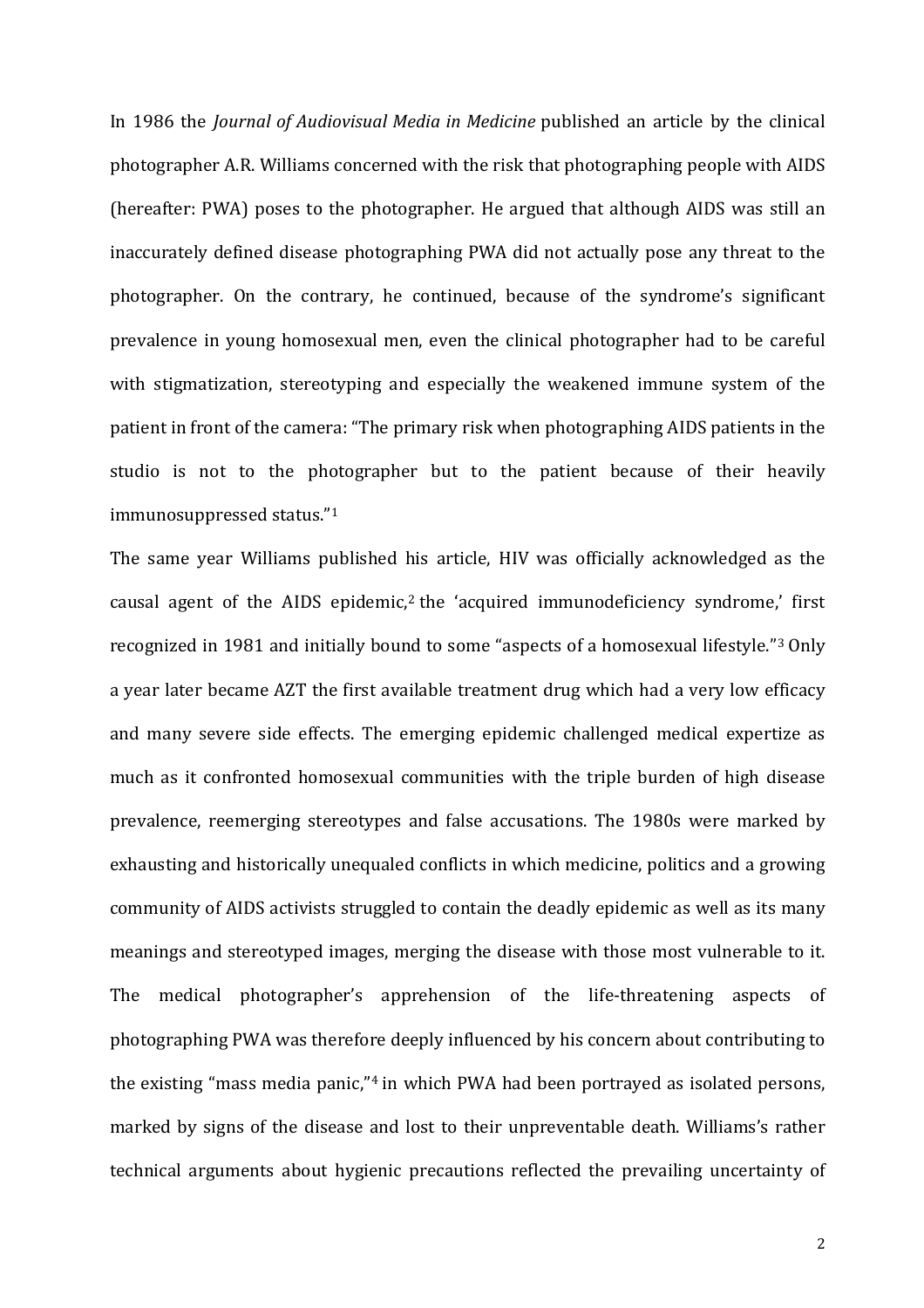medical professionals in dealing with the new disease and its patients. His argument also reveals the complex conditions of making photographic representations of AIDS.

The problem Williams was confronted with when photographing PWA is a very common one in the history of medicine and was arguably never as pressing as it was in the case of AIDS: namely, whether and to what extent a disease can ever be captured in a photographic representation of the patient's body. Although visual representations of patients' bodies have been crucial throughout medical history to establish knowledge about various infectious diseases such as plague, smallpox and syphilis, it is striking that medical historians have mostly ignored these bodily framings in their histories of AIDS. This article will therefore engage with photographs similar to those made by Williams and his colleagues to understand how clinical photography contributed to the making of AIDS as an object of medical knowledge. The perspective of the following argument will rely both on the analysis of single photographs as well as on the conditions under which they acquire a clinical value. Hereby implied is a methodological approach based on iconology and iconography but adjusted to the specific circumstances provided by medical or scientific photographs.[5](#page-14-0) The "social biographies"[6](#page-14-1) of the photographic objects of the following exemplary case study will be specifically addressed in a series of AIDS atlases produced for a medical audience.[7](#page-14-2) The atlases have been published throughout the development of the epidemic and relied heavily on photography in its first decade.

Furthermore, the photographs won't be adequately understood in their historical significance, without comparing them to what some scholars call a visual culture of AIDS,<sup>[8](#page-14-3)</sup> usually to be identified in art, media coverage, public health campaigns and activism's icons. Relating the analysis of clinical photographs to this particular context, the following argument will deliver a unique historical perspective on AIDS that needs to be attributed to the interdisciplinary potential of visual history.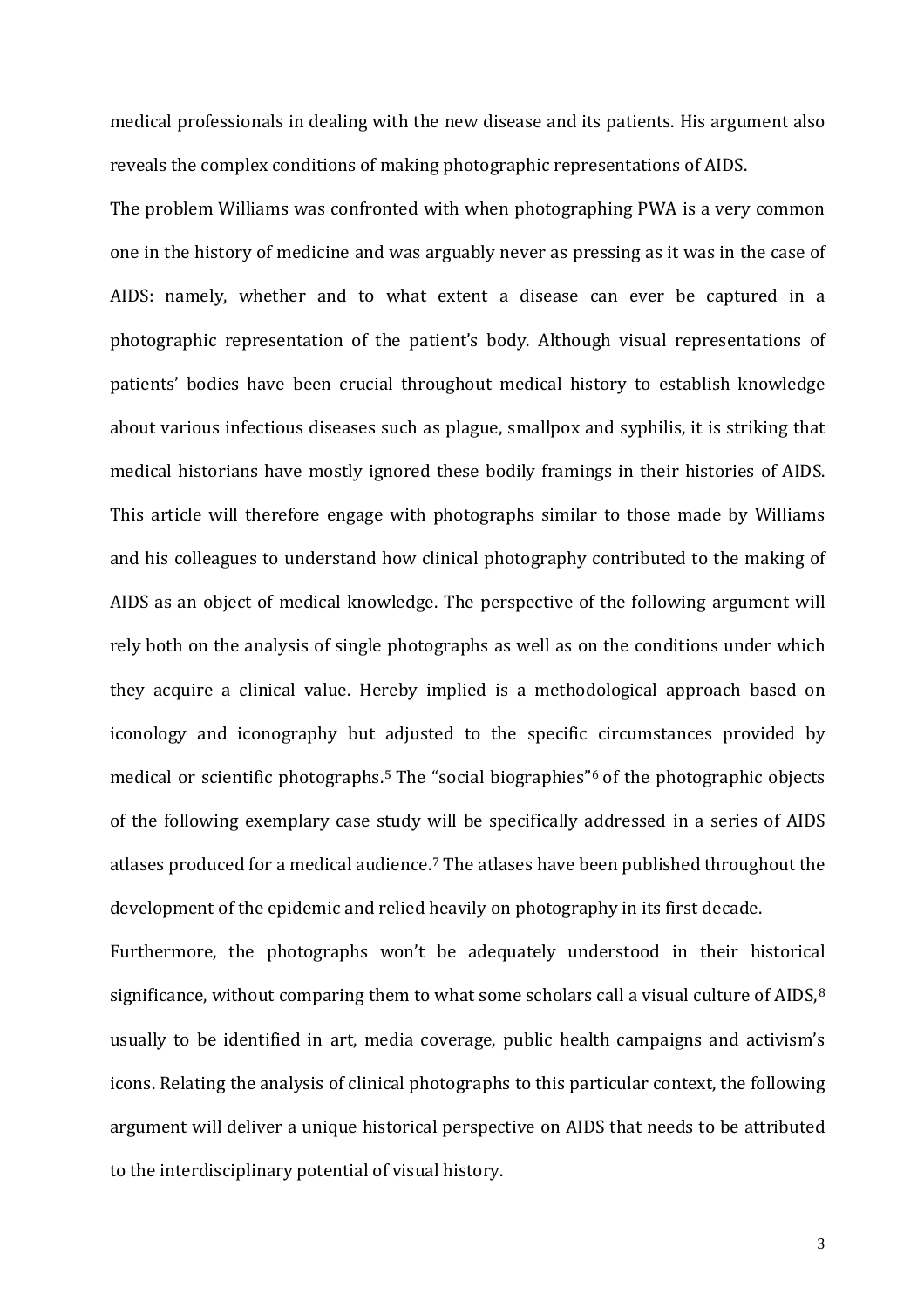Focusing on AIDS rather than HIV or the nowadays popular form of combining agent and disease in the acronym of HIV/AIDS, narrows the scope of the following argument down to a limited time and place. Predominantly formed in the USA, the clinical entity of AIDS was crafted to frame the unusual appearance of opportunistic infections on the bodies of otherwise healthy young men, which were often identified to be homosexual and later extended to drug users, hemophiliacs and Haitians (the infamous '4 H').<sup>[9](#page-15-0)</sup> Clinical Photographs of people with AIDS have been predominantly taken in the first decade of AIDS; their following discussion is therefore embedded in a period, which is characterized by failing crisis management, dealing with and fighting off a variety of unusual opportunistic diseases and a prevailing sense of irritation and confusion. Photography, as will be shown below, serves in and outside the clinic as a visualization of the unusualness and uncertainty that was caused by the emergence of the a epidemic. The analysis of photography's unique faculty to demonstrate the many open questions on the nature of AIDS while delivering a visual representation of the disease in its bodily appearance remains often ignored. Discussion on photographs of PWA is instead often reduced to the identification and rejection of a vaguely defined clinical gaze that supposedly contaminated - or medicalized – the representation of AIDS.

The history of AIDS is accordingly expected to be found in three different and often competing historical narratives. Its scientific history is often told by scientists presenting an unfolding success story of modern biomedicine's ability to overcome the many obstacles of a newly emerged disease. The starting point of these triumphalist narratives is the identification of HIV and culminates in the introduction of antiretroviral therapies and the ongoing research efforts to develop a vaccine and cure.[10](#page-15-1)

This narrative has been challenged from at least two perspectives. On the one hand, the social history of AIDS activism has pointed in numerous ways to the impurity of scientific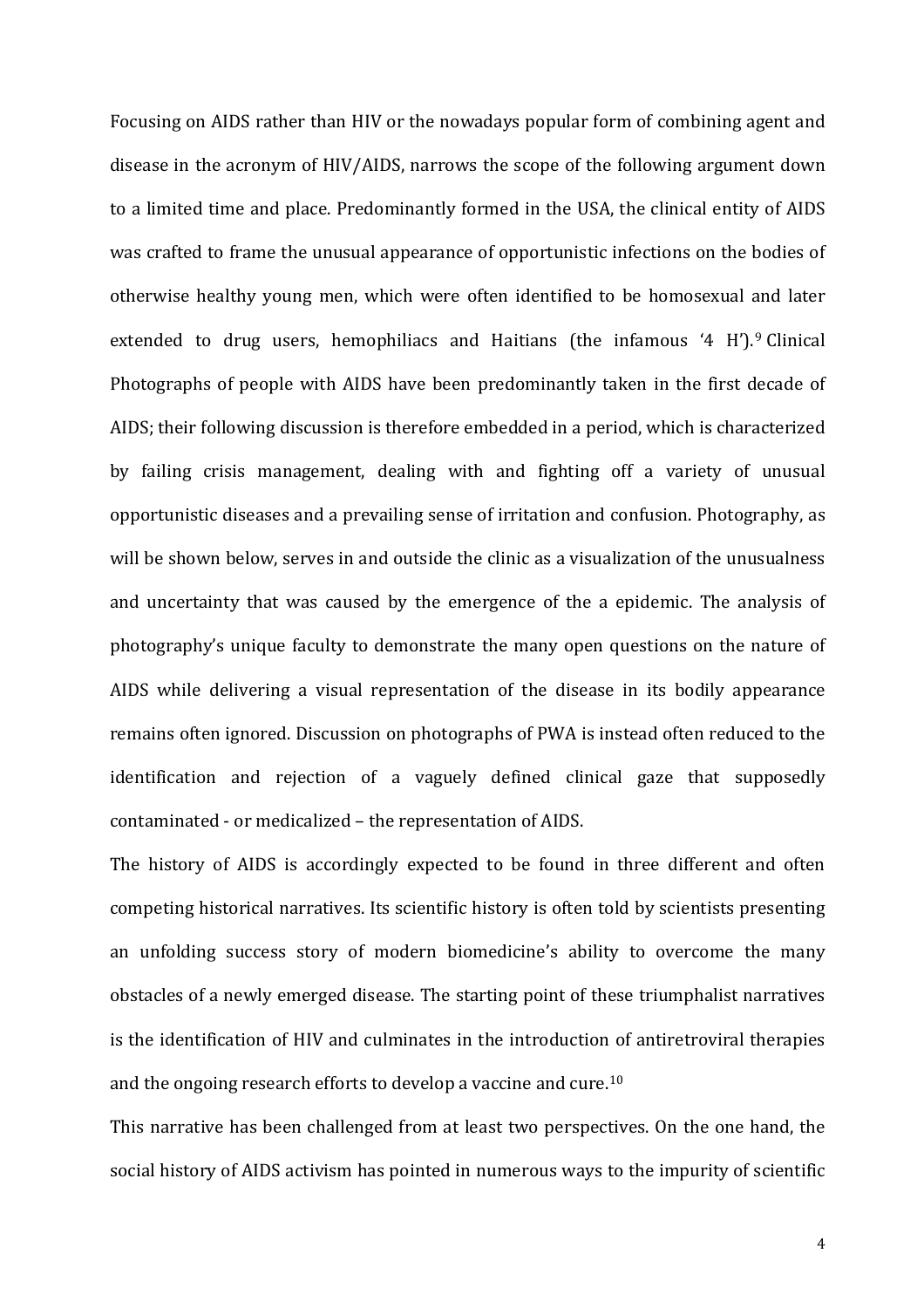knowledge[11](#page-16-0) and established a new way of accessing medical history in which the achievements of patient-collectives, AIDS-service-organizations (ASO) and activist groups like ACT UP overcame national boundaries,<sup>[12](#page-16-1)</sup> substantially changed the trajectory of the epidemic, [13](#page-16-2) transformed the way clinical studies were designed[14](#page-16-3) and global health was conceptualized, [15](#page-16-4) to reveal how patients "served as collaborators and colleagues rather than constituents and subjects."[16](#page-16-5)

Visual representations of AIDS have been predominantly addressed in cultural studies and art history. As indicated above, clinical representations were often mentioned but never thoroughly analyzed as such.<sup>[17](#page-16-6)</sup> AIDS art has been analyzed in its potential to reflect individual patient's experiences and its ability to influence and transform the overall image of AIDS as a highly stigmatized disease. The many visual expressions related to AIDS activism have been identified as a key moment in the history of agit-prop<sup>[18](#page-16-7)</sup> activities that changed visual strategies of public health and the ways of publicly imagining AIDS.[19](#page-16-8) This article aims to combine these histories in order to demonstrate the central importance of visual archives in the making of AIDS. Instruments from visual studies will be used not only to argue on the effects and after-lives of images originally dominated by scientific thinking but also to introduce methods from cultural studies into the field of medical history in order to understand how visual archives contribute to the medical making of AIDS. Thus, the following argument demonstrates the necessity of interdisciplinary frameworks in the recitation and making of the history of AIDS, bridging medical history with methodological instruments taken from cultural analysis and visual history.

To achieve these claims, the argument is developed mostly against the backdrop of recently developed perspectives on the interrelations of photography and science/medicine. Often influenced by Lorraine Daston and Peter Galison's argument on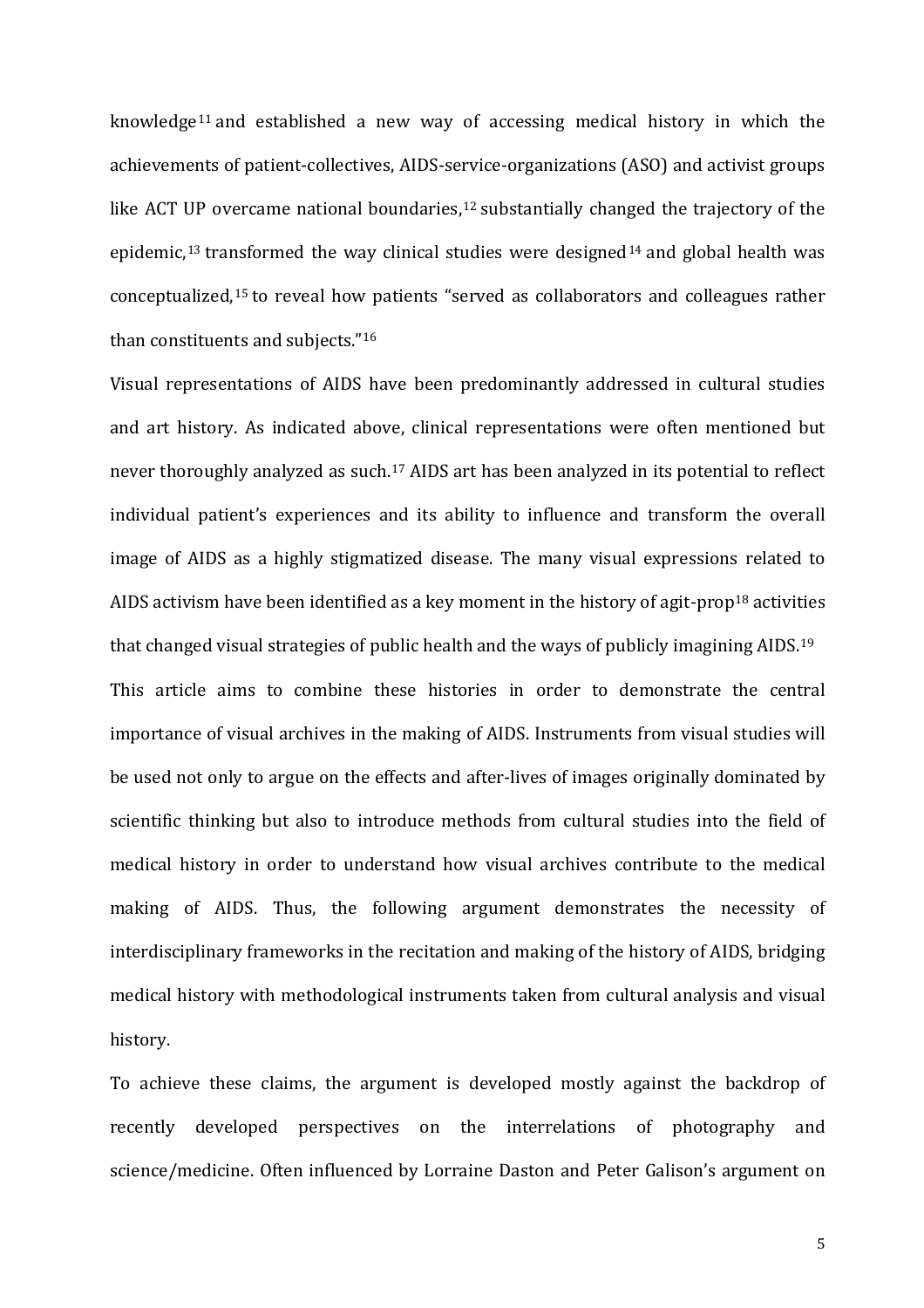"mechanical objectivity,"[20](#page-17-0) photography is understood to contribute crucially to the making of numerous scientific claims and objects, by invoking the specific evidentiary abilities photographic representations have achieved throughout the 19<sup>th</sup> century. But, as Jennifer Tucker and others have shown, medical photography is to be understood among those genres in which its evidentiary status never remained uncontested.<sup>[21](#page-17-1)</sup> At the end of the 19th century, medical societies, journals and professionals had heated discussions on the very benefit of clinical photography.[22](#page-17-2)

But even today the history of clinical photography remains overshadowed by scholarship on popular representations of medicine, psychiatric photography and the ubiquitous research on studies of physiological movement.<sup>[23](#page-17-3)</sup> Given that the discourse of photography and science is often bound to the historical traces of establishing relationships between apparatuses of culture and visualized objects of nature, the unique condition of clinical photography will be grasped only if positioned between the poles of normal physiology and pathological morphology. This dichotomy is, as George Canguilhem has most famously shown, crucial to any historical understanding of diseases and their ontologies,[24](#page-17-4) and works throughout the following pages as a guideline in the analytical approach to clinical photography and its capacities of visualizing and making an emerging disease.

To raise the question of what counts as a medical photograph and how to define the distinctive features of the clinical photograph is deeply bound to the social, cultural and political conditions of their production, arrangement, printing, circulation and viewing. While this article is too limited in scope to engage with this discussion in depth, it shall put forward some preliminary pointers on how to further approach the history of clinical photography by looking at it through the lens of AIDS photography.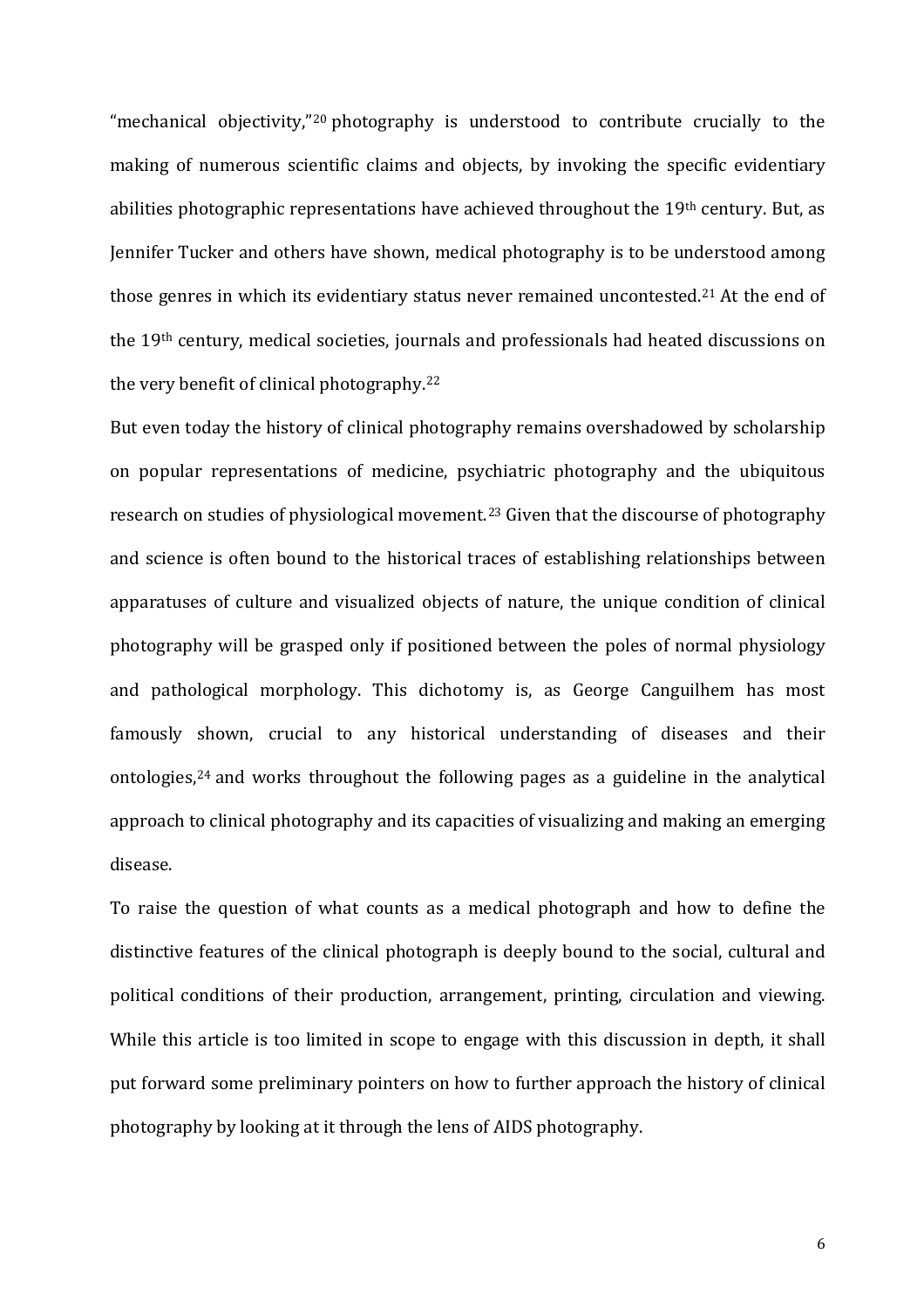Photographs served well to demonstrate unusualness, irritating appearances and irregular symptoms; aspects that have been deemed characteristic of the early years of the epidemic. In regard to a broader visual culture of AIDS, which will be the subject of the first section, clinical photography has often been identified as a dominating visual regime, contaminating many of the often-criticized photographs of PWA to be found in media and art. By foregrounding a few clinical photographs, which will be analyzed in depth in the second section, the article will reject this assumption and will show that photography served in and outside of the clinic to visualize a disease in relation to the body of the patient. This rather trivial finding encloses an argument to be made on the early history of AIDS, in which photography's contribution necessitated a way of seeing AIDS deeply bound to the social and usually sexualized body of those affected by it. By situating the clinical photograph in this context and by invoking the atlas as an archive used to establish a clinical picture through photography, the third and fourth sections will reveal the often problematic conflation of a patient's identity and the disease's morbidity as a characteristic feature of this period and thus will deliver a renewed perspective on the larger history of clinical photography.

#### **Photographing PWA**

Much has been written on the cultural and social implications of photographs of PWA and to many authors it seemed natural to place the medical or clinical photograph at the origin of the visual conventions spreading to art and journalism in the early years of the epidemic. The captured persons are often seen as de-sexualized, stigmatized and isolated, as being stripped of their individuality, history and dignity, and, most importantly, as being exposed to a pathologizing gaze.

In one of his numerous essays on AIDS, Douglas Crimp gives an account of concerns ACT UP raised in a protest against an exhibition at the New York Museum of Modern Art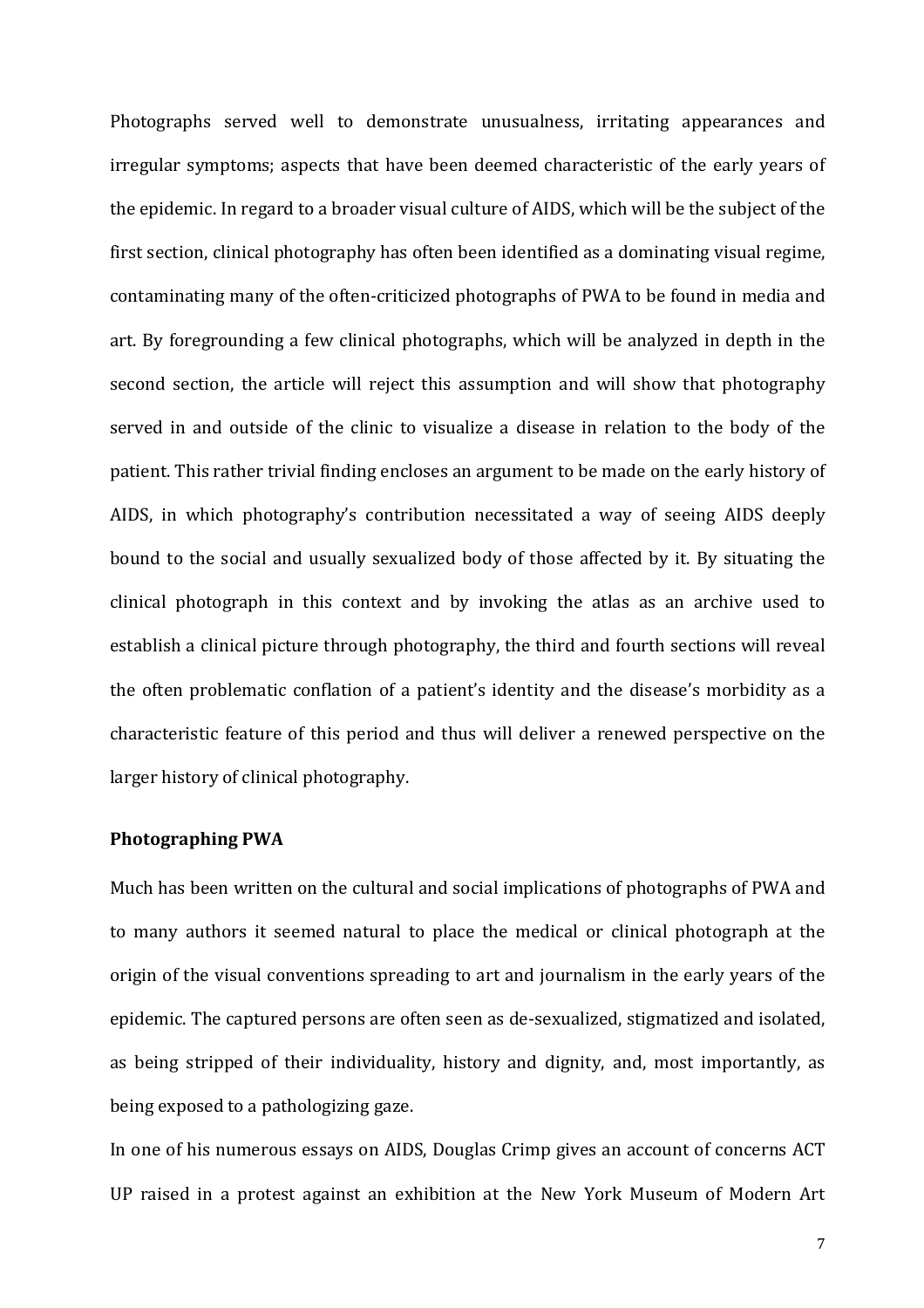(MOMA).[25](#page-18-0) The artist, Nicholas Nixon, had put a series of "Portraits of People" on display, some of which were of male patients with severe infections, including Kaposi's sarcoma (herafter: KS) and emaciation as a result of the outbreak of AIDS.[26](#page-18-1) Nixon's intentions can be interpreted as humanist and liberal, as his intention was to highlight the suffering of the neglected AIDS patient by giving AIDS a face in an effort to combat stereotypes and stigmatization. ACT UP nonetheless criticized the photographs and demanded their removal from the exhibition[.27](#page-18-2)

Crimp argues – and his argument broadly reflects ACT UP's criticism of that time - that these pictures presented a phobic way of displaying a patient with AIDS as they removed the social and political context, isolated the patient and thus reiterated an all well to known image of AIDS-patients: "they are ravaged, disfigured, and debilitated by the syndrome; they are generally alone, desperate, but resigned to their 'inevitable' death."<sup>28</sup> Crimp's critique points to the image of an individualized patient, governed by the disease and destined to die a cruel and lonesome death. With its protest, ACT UP pointed out that photographs like Nixon's strip PWA of their social identity, their community and their lovers and friends, rendering them without context and promoting fear instead of solidarity. As Simon Watney argued, this photographic representation tended to "abstract the experience of people living with AIDS away from the determining context of the major institutions of health care provision and state. By being repeatedly individualized, AIDS is subtly and efficiently de-politicized."<sup>[29](#page-18-4)</sup>

While all these problems came up around the public reception of such photographs, the question shall be raised, of how this relates to the topic of clinical photography? While public representations clearly have their own rationale in belonging to cultural economies of disease containment and public health endeavors in "imagining illness,["30](#page-18-5)clinical photographs seem to serve a different purpose.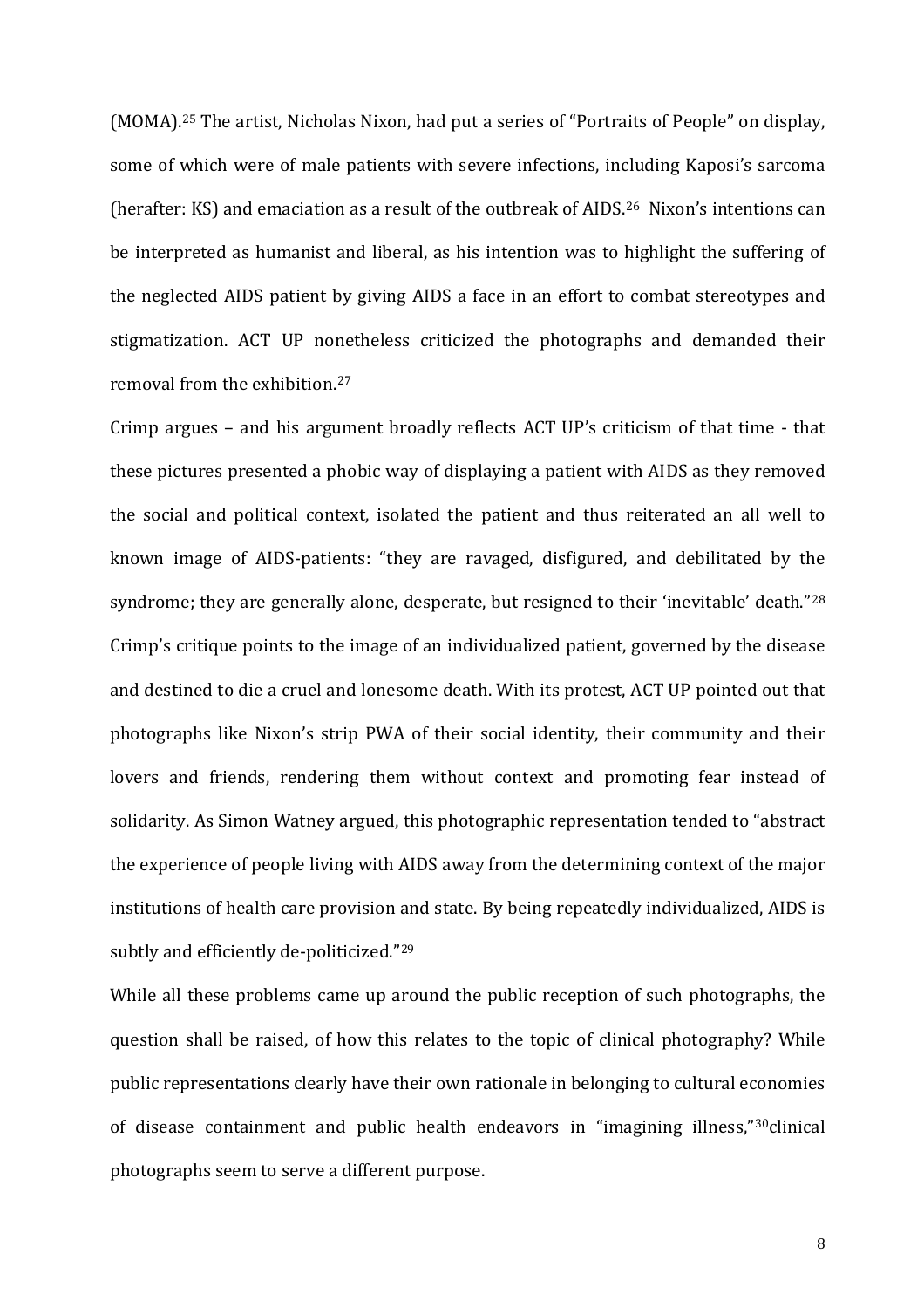But a small comment in a catalog from another exhibition of portraits of PWA in 1988, which seemingly evaded the critics raised around Nixon's photographs, might enlighten the determination of this excursus in an article originally concerned with clinical photography. The Grey Art Gallery director Thomas Sokolowski wrote in the catalogue's preface: "The portraits in this exhibition have a different focus. They are, by definition, portraits of individuals with AIDS, not archetypes of some abstract notion of the syndrome."[31](#page-19-0)

It is precisely in this double bind where the portrait of a patient becomes the illustration of an abstract notion of the disease. The phrase 'giving AIDS a face' thus works both ways: photographs visualize the individual suffering from AIDS, portraying individual experiences, and at the same time they transfer the abstract notion of a threat into a graspable and recognizable face.

It is in this distinction, where clinical photographs and artistic expressions share a common obstacle. While the artists in the above mentioned cases were primarily concerned with the depiction of individuals and individual suffering, their critics insisted on the failure of their endeavor: instead of individual persons in a social context, the photographs reduced the individuals to being the disease. In the case of clinical photography the state of affairs would be the converse: the photographs portray the disease; the patient's body is rendered an interchangeable vessel.

#### **FIGURE 1**

CAPTION: Photographs of patients with "typical lesions" of KS in an AIDS atlas from

1986. [2](#page-9-0)

<span id="page-9-0"></span><sup>2</sup> This article was published in Charles F. Farthing et al., eds., *A Colour Atlas of AIDS (acquired Immunodeficiency Syndrome)*, 24, Copyright: Wolfe Medical Publications (ELSEVIER), 1986. i<br>I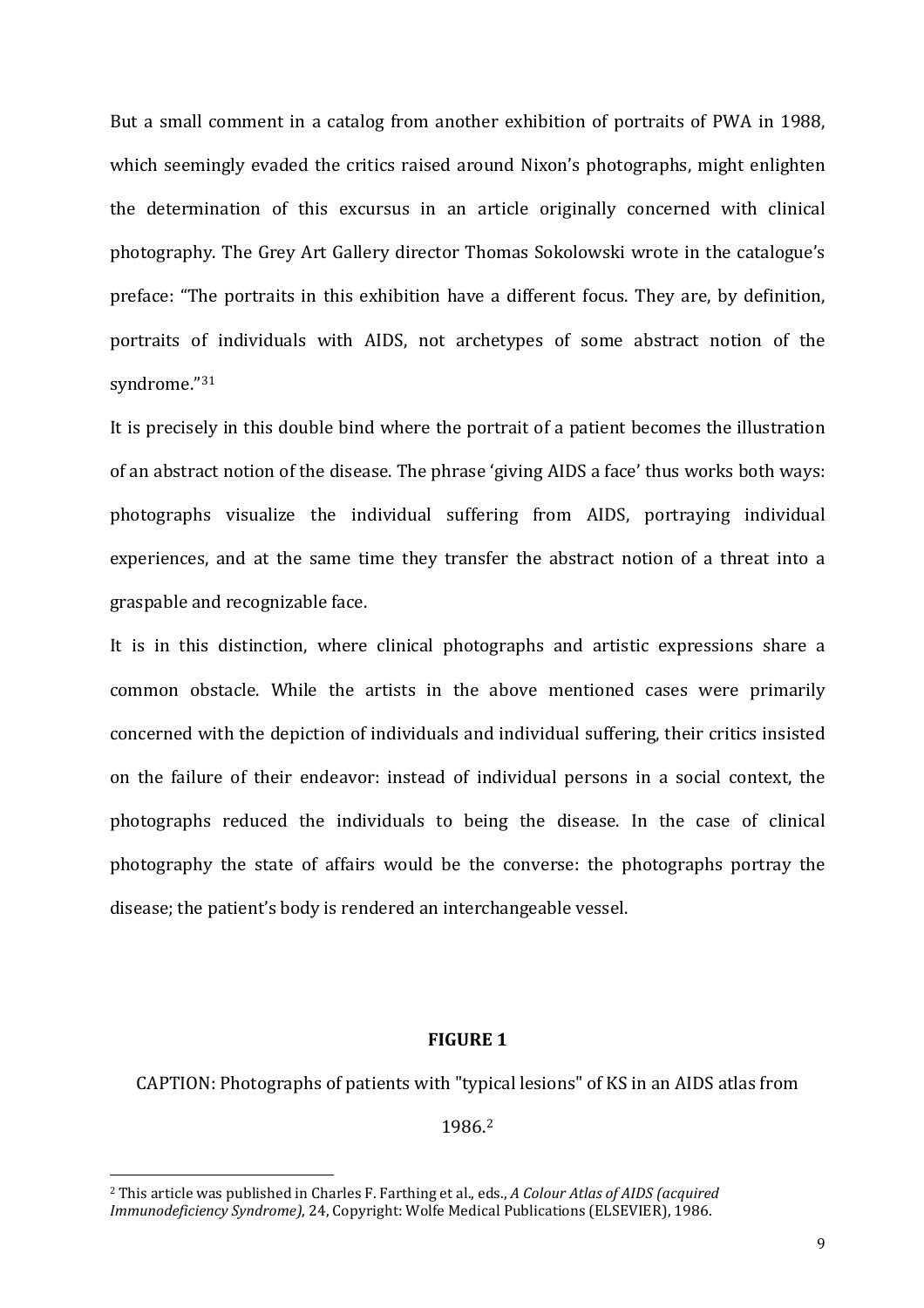#### **Photographing AIDS**

The first two clinical photographs to be discussed in depth are to be found on the same page in the first AIDS atlas, published in 1986. Both are numbered (44 and 45) and accompanied by a short description and caption (Fig. 1).<sup>[32](#page-20-0)</sup> The first photograph shows the left side of the lower part of a face and parts of the neck. An arm erected and flexed fills the second photograph. While face and neck fill out most of the upper photograph and invoke the appearance of a detailed close-up, the second photograph suggests that the person was asked to keep the arm in a certain angle. It seems safe to assume that the fragmented body-parts shown in the pictures belong to male bodies and both bodies have unusual marks on the skin: five can be identified on the upper one, while the arm on the lower photograph seems to be almost covered in lesions. Both photographs deliver a rather technical atmosphere; the subject is brightly lit in front of a plain white background. Classic aesthetic norms from the genre of portrait photography seem not to have governed the positioning of the subjects or the overall composition of the photographs themselves.

On the surface of what both photograph's show, they resemble the many photographs, artworks and film scenes visualizing KS while circulating in the public sphere in the 1980s. As pointed out above, the overall image usually put forward by the photographs is that of young men, often disfigured by another opportunistic infection, showing signs of emaciation, representing a suffering, isolated and ravaged person. Although resembling common photographs of KS, both pictures here need to be understood as a different genre.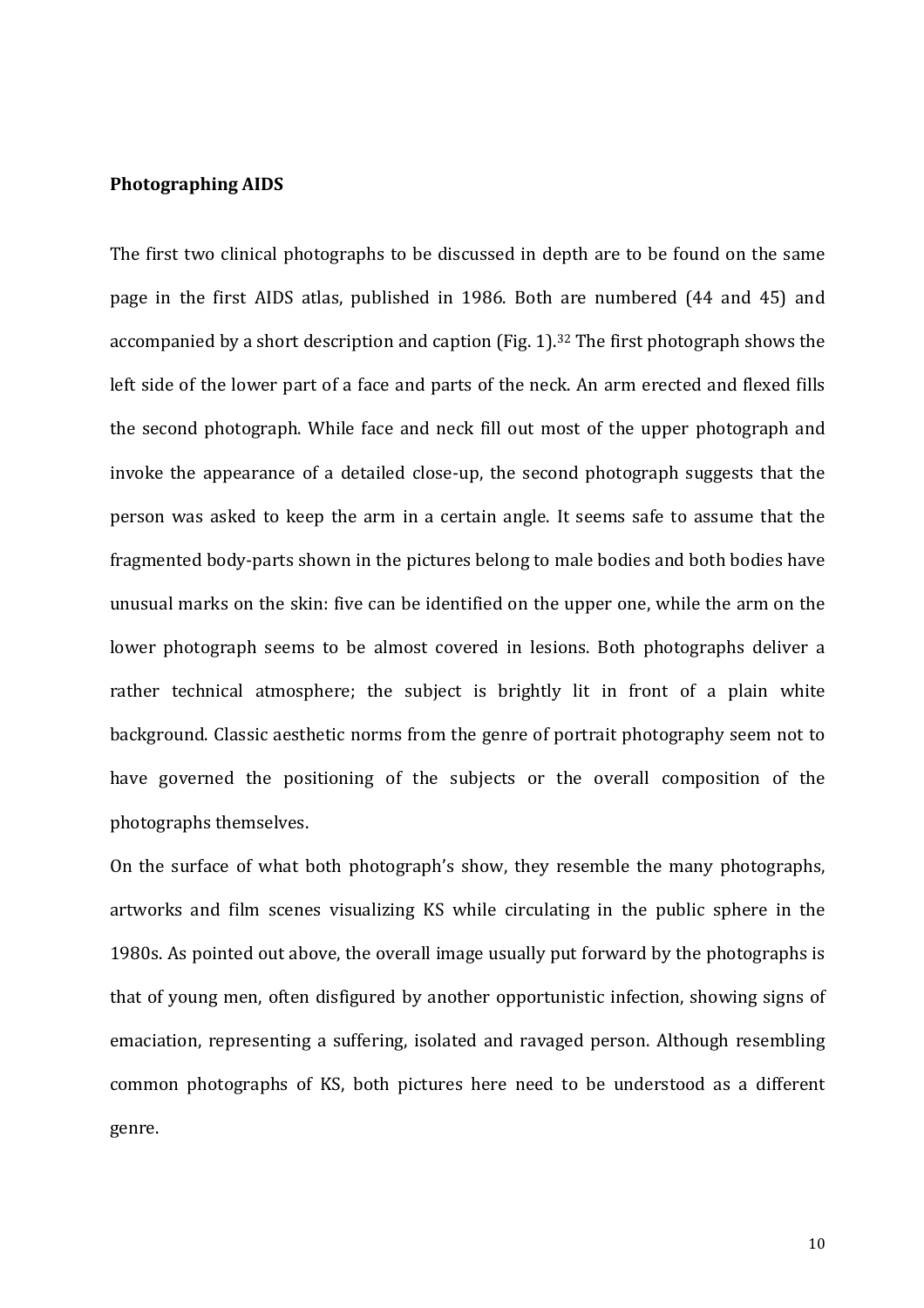The characteristic style applied in both photographs can be identified as 'clinical:' the absence of shadows, the white background and the harsh lightning allow for a maximum of visibility directed at the physicians gaze. The framing or cropping of the upper photographs circulates around the lesions, while the positioning of the arm in the lower one is used to make as much of the lesions as visible as possible. The fragmented appearance of body parts renders the persons involved as anonymous and exchangeable. It is here, where the description of the photographs becomes essential: with full disregard to the person's identity, name and story, it frames – or anchors - the photographs as representations of "typical lesions of Kaposi's sarcoma on patients with AIDS."[33](#page-20-1) Additionally, the description is used to guide the reader's gaze onto a "common appearance" of the linearity of KS lesions that is supposedly to be recognized in the photographs.

Clearly, both photographs contribute to a clinical picture of AIDS. They visualize a characteristic appearance of a KS lesion, one of the most common opportunistic infections on patients with AIDS. Thus, the intrinsic purpose of the photographs is the work of classification: it first guides the viewer's gaze onto the lesions on either the face or the erected arm, secondly it points out a consistent or characteristic feature of these lesions that allows for their identification as KS lesions to, thirdly, understand KS as being a symptom of the syndrome at hand, AIDS. Thus the resemblance between these clinical photographs and any popular picture of KS share the common task of establishing KS as an "index-marker" of AIDS. But it is in their commonality where the photographs can serve very different purposes, follow different interests and create different kinds of mindsets. Where clinical photography is often conducted to contribute to the abstract and artificial entity of disease specificity, popular representations invoke and are openly criticized for their vague conflation of disease, populations and identities. Polemically, one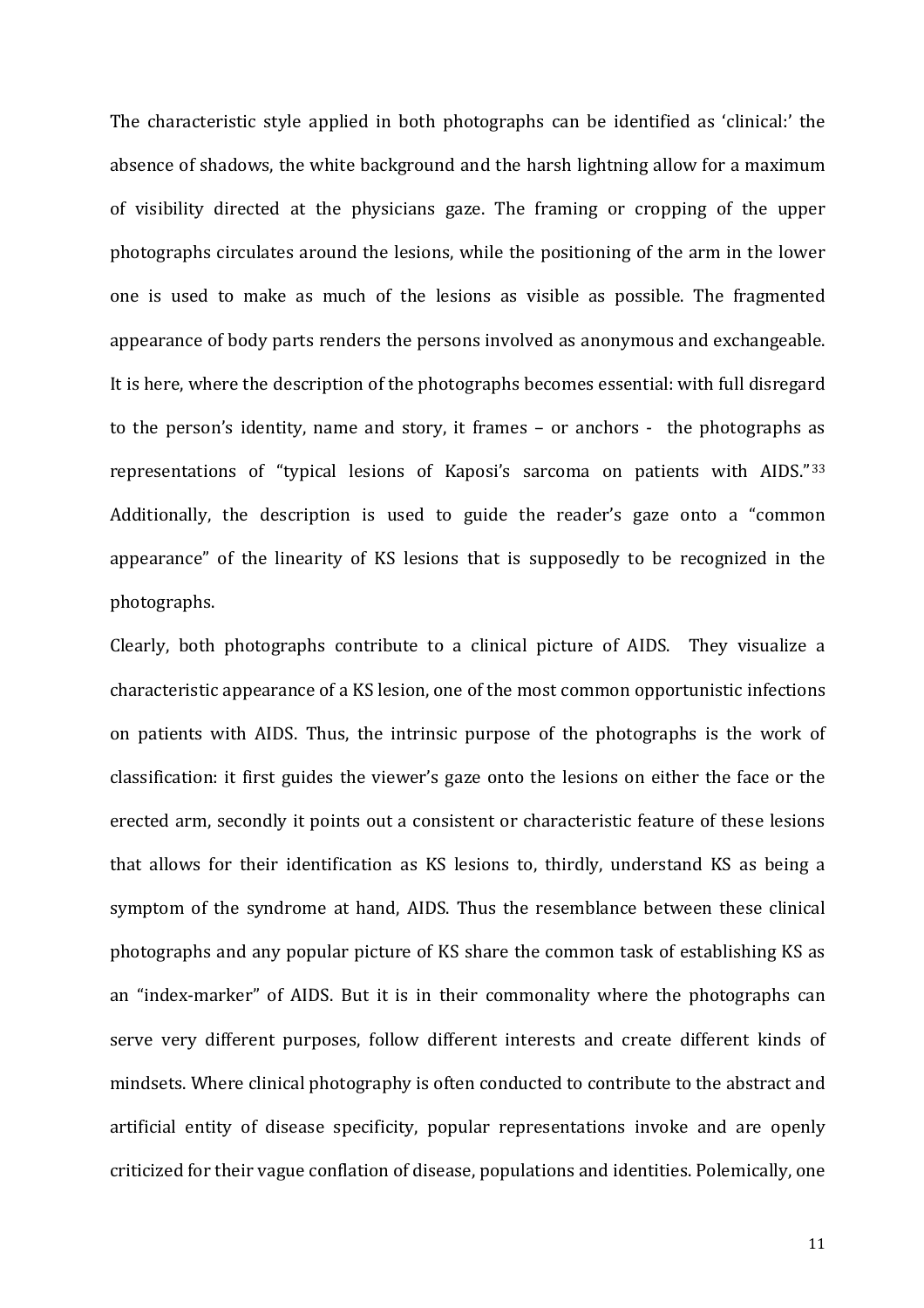might argue that clinical photography is about the abstract representation of the disease, while popular representations tend to focus on the people affected by and conflated with the disease in question.

#### **FIGURE 2**

CAPTION: Photographs showing Epidemic Kaposi's Sarcoma in an AIDS atlas from 1989.[3](#page-12-0) 

This distinction remains over simplified and misses the crucial impact of photography in the medical history of AIDS, as the following example vividly shows. The page is taken from the second AIDS atlas series, published by the KS specialist Alfred E. Friedman-Kien in 1989 and contains six enumerated photographs with detailed descriptions of every single picture (Fig 2).[34](#page-20-2) The photographs are ordered in a serial way, showing the left side of a face, the left breast, an unidentifiable part of skin, two feet seen from below and another face captured from the left side. All six photographs resemble the qualities described for the plate above, as they guide the gaze to lesions on different and exchangeable bodies and body parts. Taken from the page's title, all photographs are used to visualize "clinical manifestations of Kaposi's Sarcoma" in an AIDS atlas.[35](#page-20-3) Yet, when it comes to the captions, the intrinsic content of the photographs changes drastically. Here, the descriptions are not only used to describe and define the visible features already shown in the photographs, but to guide the viewer's gaze to additional information that remains invisible in the picture's image.

<span id="page-12-0"></span><sup>3</sup> This article was published in Alvin E. Friedman-Kien, ed., *Color Atlas of AIDS*, 25, Copyright: Saunders (Elsevier), 1989. i<br>I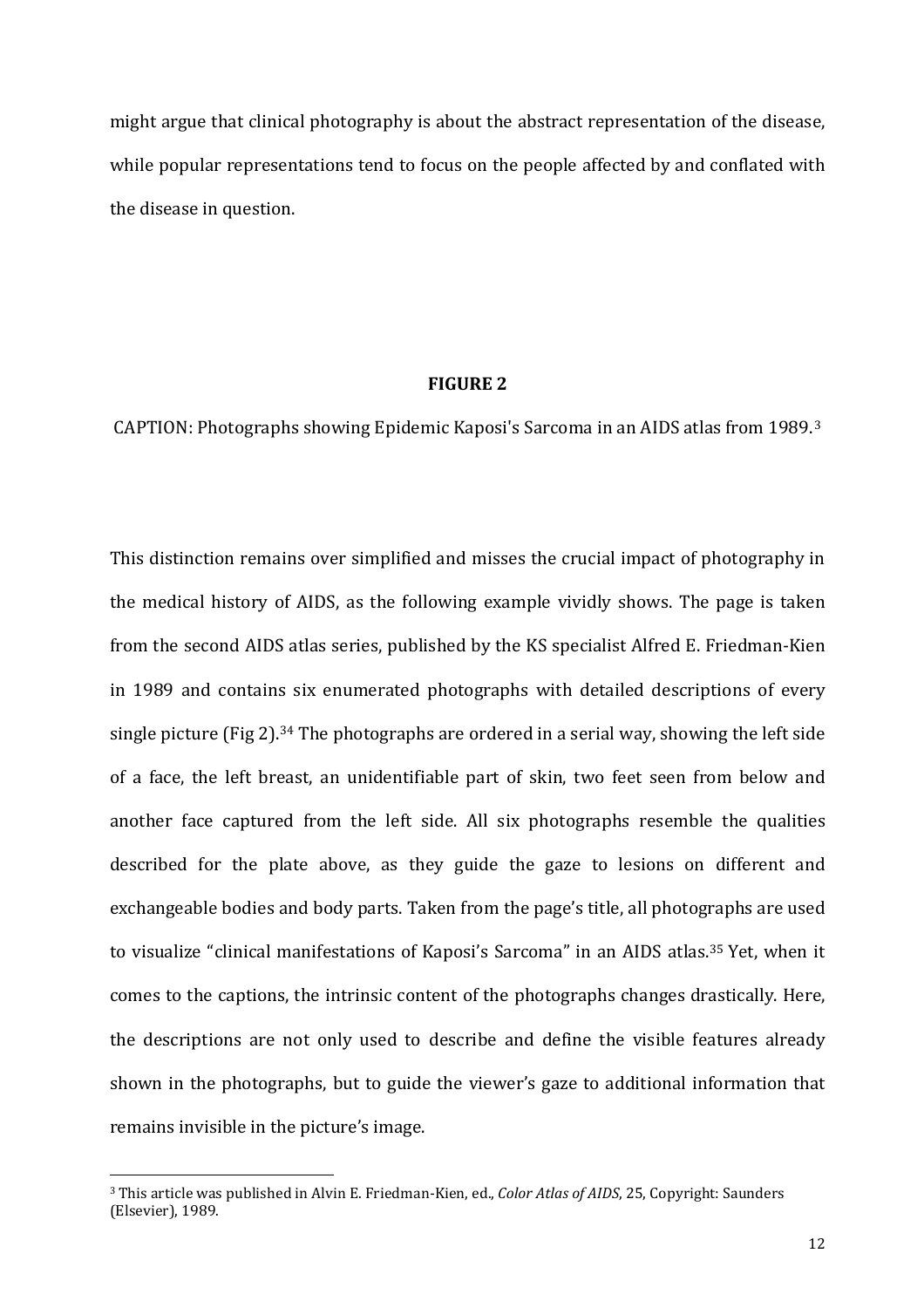The editors use descriptions like "A 44 year old otherwise healthy, homosexual male," "A 23 year old homosexual male," or "A 39 year old homosexual male."[36](#page-21-0) These descriptions of the sexual identity and age of the patient are accompanied by the usual repetition of what could already be recognized in the pictures as color and shape of the lesions. But the introduction of the patient's identity into the overall endeavor of achieving a clinical picture of AIDS is significant to a visual history of AIDS. They clearly state a relevance of the sexual identity of the displayed patient for the enterprise of classifying Epidemic Kaposi's Sarcoma. It is remarkable that here captions are not only used to point to a significant detail within the picture, but are used literally to add information that isn't visible in the pictures at all. As these framings seem to resemble many of the stereotypical framings of photographs circulating in media at that time they also fit neatly into the narrative of a highly problematic re-medicalization of homosexuality in the course of the early years of the AIDS epidemic.

<span id="page-13-3"></span><span id="page-13-2"></span><span id="page-13-1"></span><span id="page-13-0"></span>A number of questions can be attributed to these photographs: first, what is their specific capacity in the early years of the framing of AIDS? Why does it make any sense to photograph a disease and especially a disease that isn't well established in the medical canon? Why do photographs appear in AIDS atlases and what can be learned of this particular placement of the photographs about this new and threatening epidemic that could not sufficiently be transmitted in written forms? Furthermore, it is impossible to understand clinical photography as an isolated practice, developed and used only by medical professionals. Clearly, the photographs as well as their captions reveal many relations to a general visual culture of AIDS that has been discussed elsewhere and was briefly summarized above. Here, the question remains, if clinical photographs could be understood as a point of origin for popular representations of people with AIDS, as it has been too often raised by scholars?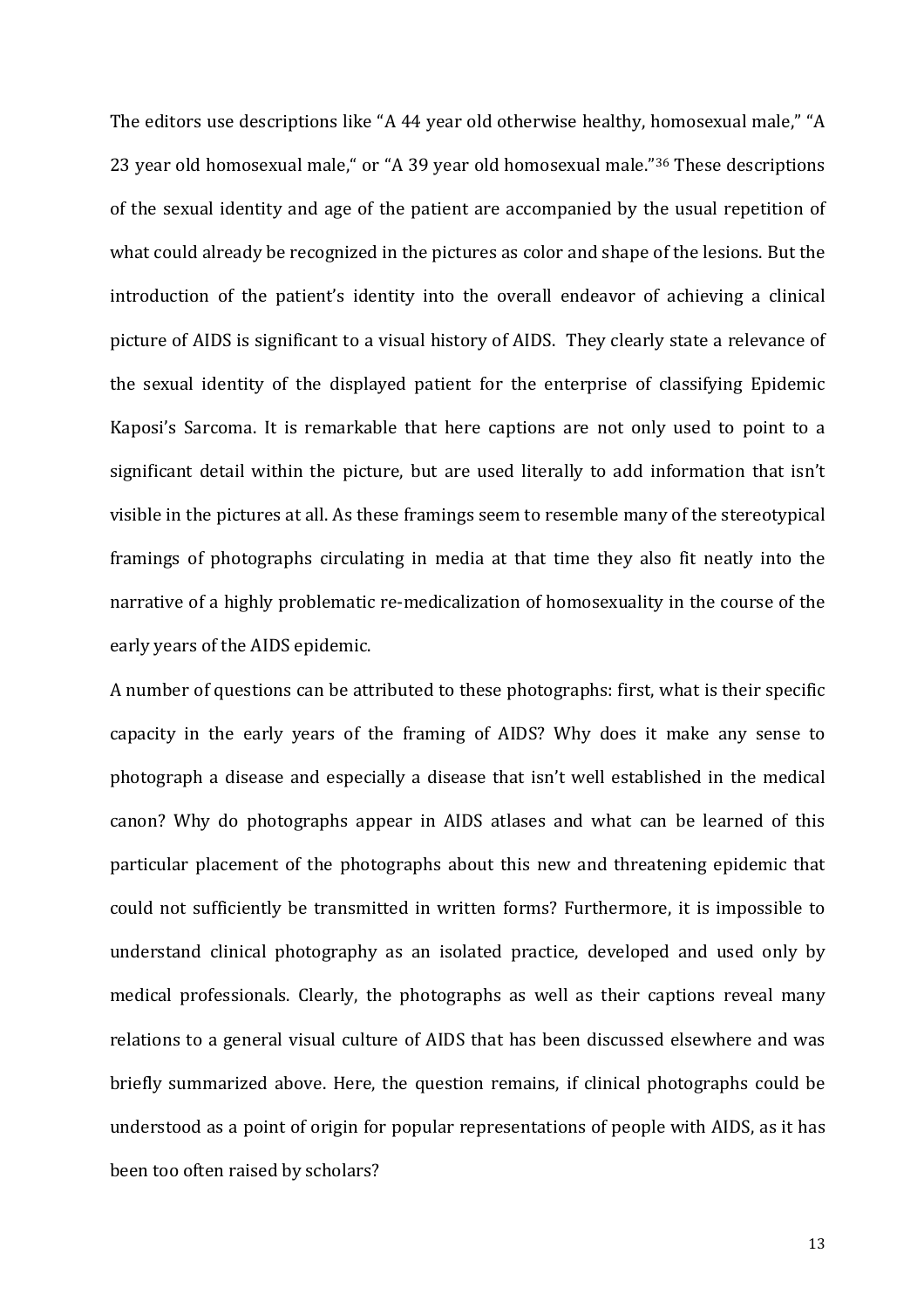#### <span id="page-14-1"></span>**Photographing Disease**

<span id="page-14-2"></span>The act of photographing disease has been regularly discussed in the history of medicine. While some have focused on the history of psychiatry,<sup>[37](#page-21-1)</sup> some pointed to anatomical visualizations in early studies of movement and agility,<sup>[38](#page-21-2)</sup> others remain interested with the popularization of pictures of disease.<sup>[39](#page-21-3)</sup> Surprisingly few have contextualized medical photography within the realm of the clinical gaze and the construction of modern disease entities. But medical photography has been without a doubt an essential tool to replace the all too subjective media of illustrations in the second half of the 19th century and contributed quite substantially to the ways of seeing and understanding disease almost immediately after its invention. The new technology promised to eliminate the subjective eye of the individual pathologist and pledged to deliver exceptional cases to the eyes of many physicians. Thus, "photogenic drawings," as William Henry Fox Talbot called his invention, were heralded at the end of the 19th century as both the successor to earlier "visual concepts of pathology"<sup>[40](#page-21-4)</sup> and a radical new "medium of seeing."<sup>[41](#page-21-5)</sup>

<span id="page-14-3"></span><span id="page-14-0"></span>The scholarly contributions touching on this topic frequently hesitate to analyze clinical photographs in depth: Fox and Lawrence have delivered a convincing study of the representation of medical practice in the late 19th century, but explicitly avoided interrogating the genealogy of photographs of diseases beyond a brief sketch of its origins.[42](#page-21-6) Golden and Rosenberg similarly delivered a comprehensive study of the photographic representation of health, but explicitly stated that the photographed disease would be in need of another specific research design.<sup>[43](#page-21-7)</sup> Maehle demonstrated only very briefly the shifting nature of thinking and seeing disease through photography. He argued that the visual pattern at hand favored a somatic understanding of disease, reducing the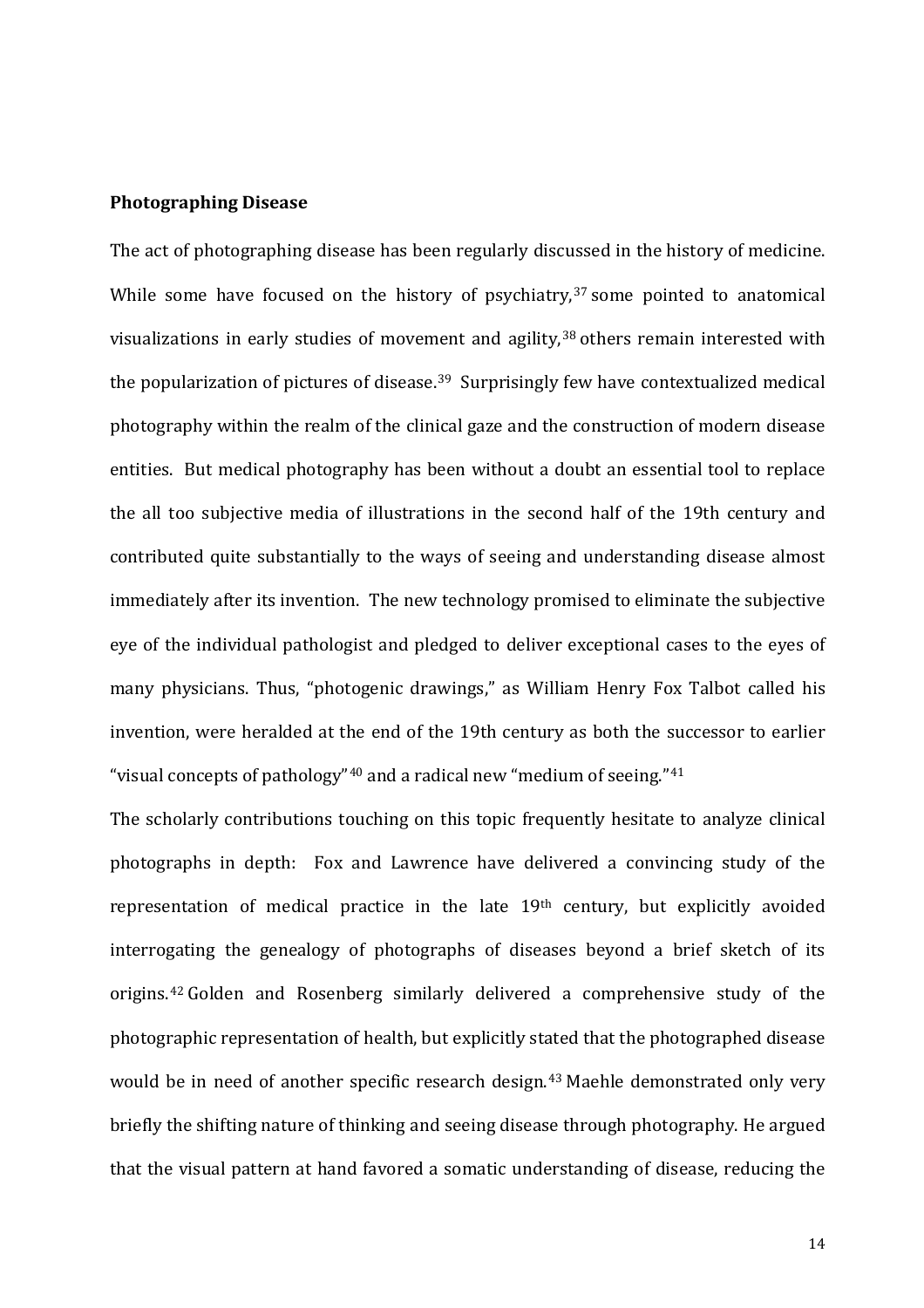complexity of illness to a localized affection visible to the lens of the camera.<sup>[44](#page-22-0)</sup> Sheehan on the other hand delivered recently a study on the use of medical metaphors in professional studio photography, convincingly revealing the deep ties between medical authority and the practice of taking photographs, but evading once again the question of how the photographic depiction of disease leads to the professionalization of medical photography as such. [45](#page-22-1) Furthermore, some authors published extensively on photographic representations of diseases in the public sphere to contest its capacity of containing e.g. infectious diseases.[46](#page-22-2) If one wants to look further back, a couple of descriptive accounts of medical photography can be found, mostly written in the spirit of representing medicines rich heritage and its deep ties to the emergence of a professional account of photography in the 19th century.[47](#page-22-3) While the historical gravity of clinical photography becomes evident throughout these contributions, the lack of a detailed study of its origins, of the controversies surrounding its path to success and its development into a standardized practice in the beginning of the 20<sup>th</sup> century remain a research desiderate until today.

<span id="page-15-1"></span><span id="page-15-0"></span>Many of the existing descriptions resonate with the idea of a clinicians muted gaze as accounted for by Foucault and others, thus placing photography in the realm of the idea of the pathological specimen being enabled to speak for itself.<sup>[48](#page-22-4)</sup> But throughout the 19<sup>th</sup> century, a pathological appearance was often not understood to be a repeating, similar and identical entity, but rather an endless "aleatory series" of appearances bound together by the clinician's eye in order to become a symptom.<sup>[49](#page-22-5)</sup> Influenced by Virchow's understanding of pathology as endless variety, and dominated by the visual traditions of Hunter and Cruveilhier and Gray,<sup>[50](#page-22-6)</sup> the type of visual pathological representation, to be captured by photographs has therefore to be understood as *characteristic*:[51](#page-22-7) "It is no accident that pathological atlases were among the first to use characteristic images, for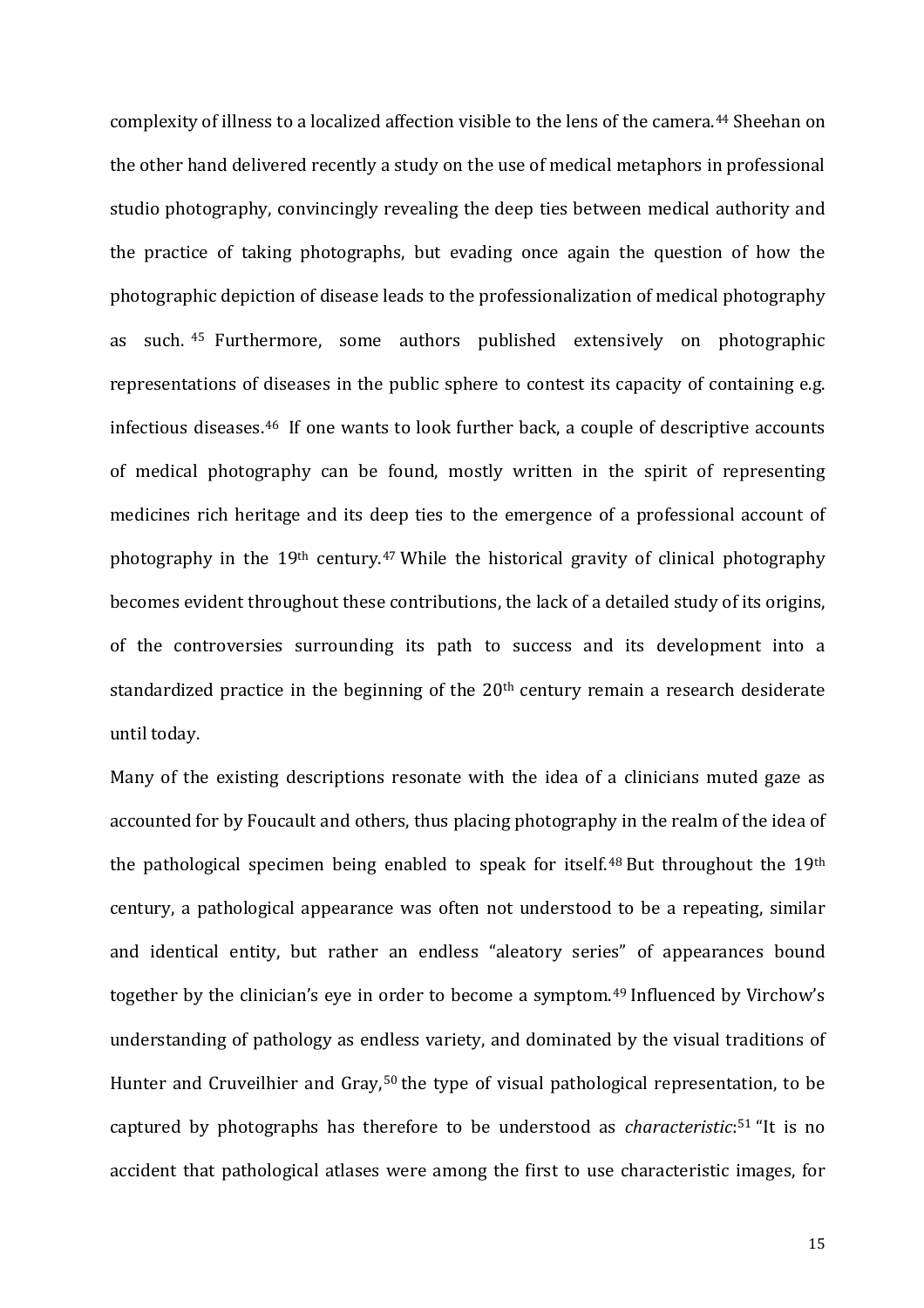<span id="page-16-0"></span>neither the *typus* of the 'pure phenomenon' nor the ideal, with its venerable associations with health and normality, could properly encompass the diseased organ."<sup>[52](#page-23-0)</sup>

<span id="page-16-3"></span><span id="page-16-2"></span><span id="page-16-1"></span>So, while mechanical drawings promised to improve the muted gaze of the clinician, bearing any theory or preconceptions when approaching pathological appearances, its results often seemed too silent and too arbitrary to many clinicians to deliver anything meaningful for the practice of diagnostics and treatment. Additionally, mistrust was raised by the fact that the history of professional photographs of diseases can't be disconnected from the representation of monstrous and spectacular cases, to be found in numerous exhibitions, albums and atlases at the end of 19th century.<sup>[53](#page-23-1)</sup> Some professionals like Edward Lesser and Moritz Kaposi explicitly rejected photography at the end of the 19th century on these grounds and remained committed to the common methods of illustration and wax moulages in their dermatological atlases.[54](#page-23-2)

<span id="page-16-8"></span><span id="page-16-7"></span><span id="page-16-6"></span><span id="page-16-5"></span><span id="page-16-4"></span>Preliminary and regarding the argument to be made on photographs of PWA it suffices to argue that clinical photography relied on a specific way of seeing diseases. This new visualization of diseases wasn't so much contested in its capacity do deliver an objective account of an illness, but in its very condition of delivering a typical picture of a disease's appearance relying on just a singular case. As such the emerging visual genre was drawn into essential epistemological shifts in medicine itself, where the position of individual cases was either to be a characteristic example of similar cases or an especially spectacular and even monstrous case, that has lost all relation to normal physiology and often also to any typical account of pathological morphology. It is precisely in these conflicts where the specific historic trajectory of clinical photography differs from the broad field of scientific photography, which was dominated by the problematization of delivering objective accounts in the 19<sup>th</sup> century endeavor of establishing a "wordless" science.[55](#page-23-3)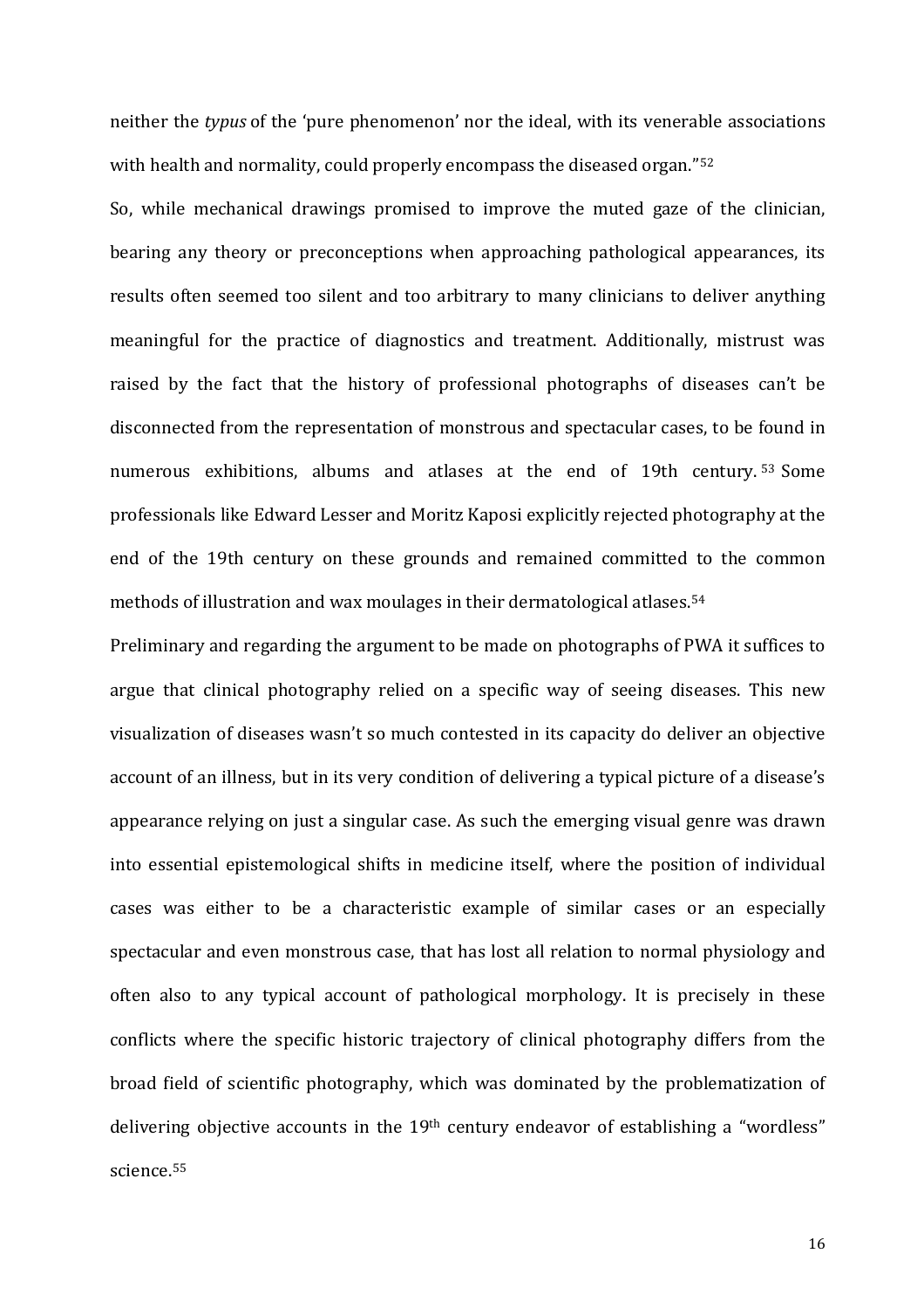<span id="page-17-4"></span><span id="page-17-3"></span><span id="page-17-2"></span>To ask, how and to what end photography could historically establish itself in the practice of delivering characteristic images of diseases exceeds the frame of the argument in this paper. As a preliminary hypothesis it could be argued that clinical photography had to rely on the visualization of a disease in individual cases, thus established a way of seeing disease that remained as much bound to the representation of very unusual and new sightings as to the promising ability of mass reproduction of extremely characteristic cases. And it is in this current where the overshadowing discourse on photography in science delivers nonetheless an important backdrop for an analytical perspective onto the epistemological position of clinical photography. Comparable to how scientific images achieve their evidentiary status only through a series of conventions, material conditions, paths of distribution and discourses unfolded upon the circulating photographs,<sup>[56](#page-24-0)</sup> clinical photographs have to be made characteristic images through a set of conditions external to the aesthetic features of the individual photograph. Even further, I would argue, the clinical photograph is especially prone to overarching techniques of a contextualizing anchoring due to its reliance on the unstable entity of the single case. Much alike any single photograph, the case delivers only exemplary appearances, constantly in need to be transformed into symptomatic signs of a disease or syndrome.

<span id="page-17-1"></span><span id="page-17-0"></span>The theorist of visual studies, W.J.T. Mitchell, has pointed out that to acknowledge this epistemic quality of photography inevitably means to double the subject, as the focus lays both on the photographs and on the way they are used to establish a fact or – in the case of diseases - a diagnostic relation. Therefore the photographs I discuss here belong to a bigger picture "that shows us what pictures are, how they function, where they are located."<sup>57</sup> As these "metapictures" are often compared to "pictures-within-pictures," clinical photographs never lose their attachment to the clinical picture of the disease at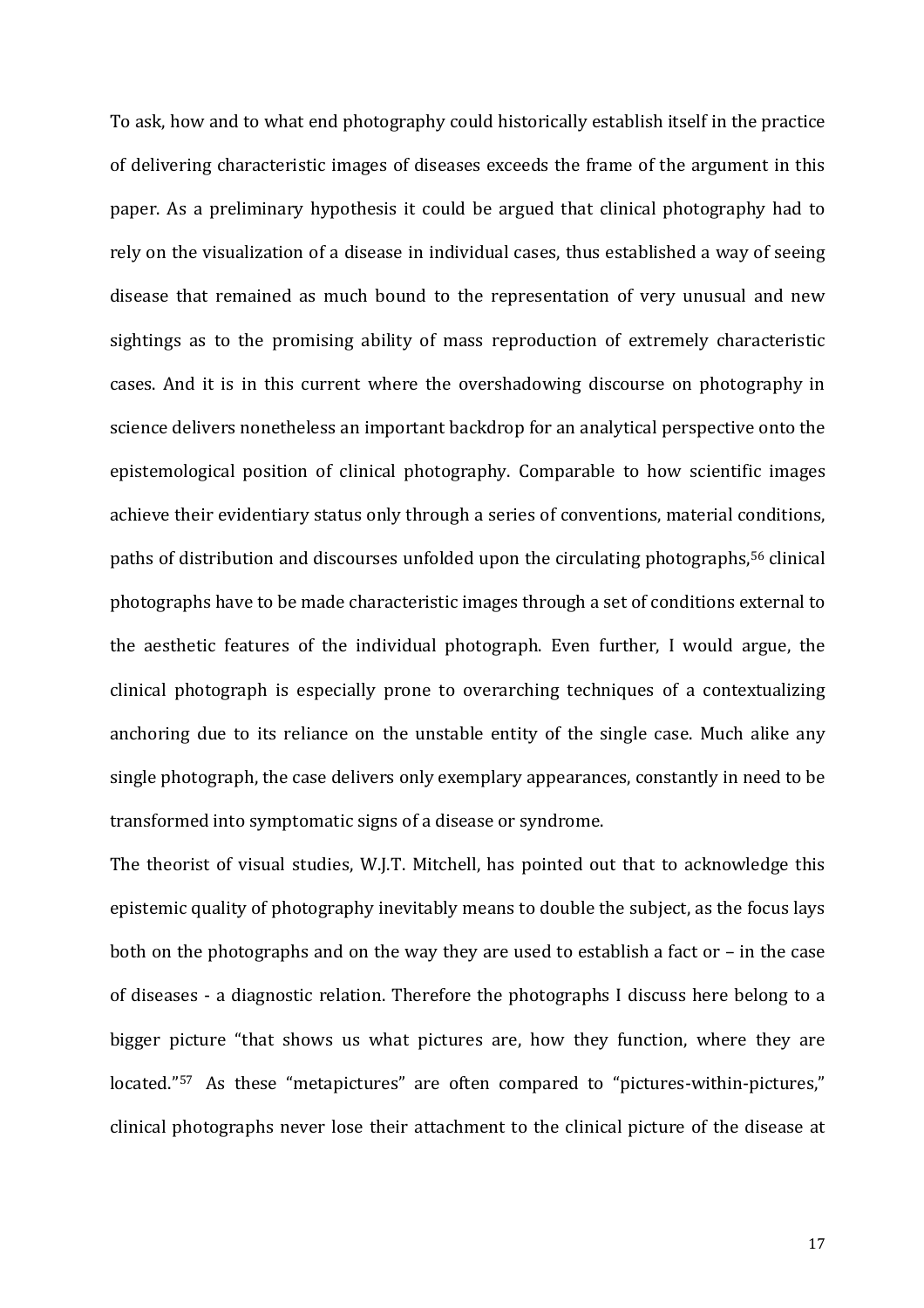stake. But while the latter is never sufficiently to be found in photographs, the photograph will be always read and understood as a key feature of the clinical entity.

One way to approach this double bind is to pay very close attention to the material conditions in which photographs become a visual argument. As Edwards has demonstrated, the "material forms in which photographs are arranged, how they are printed and viewed, as albums, lantern slides, or mounted prints, is integral to their phenomenological engagement, structuring visual knowledge as well as those related human actions in modes of viewing."<sup>[58](#page-25-0)</sup> By following the entangled layers of singular and grouped photographs in their surroundings, by focusing on the way the photographs are made usable and readable for their intended purposes, one moves beyond the assumption of a single photograph being a passive image which is made readable through various practices and framings and reveals their "social biographies."

#### <span id="page-18-1"></span><span id="page-18-0"></span>**The AIDS atlas**

<span id="page-18-5"></span><span id="page-18-4"></span><span id="page-18-3"></span><span id="page-18-2"></span>In 1986, the same year the medical photographer Williams articulated his concerns, Wolfe Medical Publications published "A Colour Atlas of AIDS," edited by the clinician Charles E. Farthing, the clinical photographer Simon E. Brown and by the dermatologists Richard C.D. Staughton, Jeffrey J. Cream and Mark Mühlemann[.59](#page-25-1) A second edition was published in 1988 with the title "Color Atlas of AIDS and HIV Disease."[60](#page-25-2) Saunders published their own series of AIDS atlases from 1989 onwards with the chief-editor and well-known KS specialist Alfred E. Friedman-Kien.<sup>[61](#page-25-3)</sup> He published a second edition in cooperation with a dermatologist, Clay J. Cockerell, in 1996 in which Charles E. Farthing, the editor of the first atlas, contributed a chapter on the history of AIDS.[62](#page-25-4) In 1995 Springer Current Medicine decided to include an AIDS atlas in the "Atlas of Infectious Diseases" edited by the infectious disease specialist Donna Mildvan,<sup>[63](#page-25-5)</sup> but from the second edition AIDS was given its own atlas <sup>[64](#page-25-6)</sup> and in 2008 the fourth edition was named "International Atlas of AIDS".<sup>[65](#page-25-7)</sup>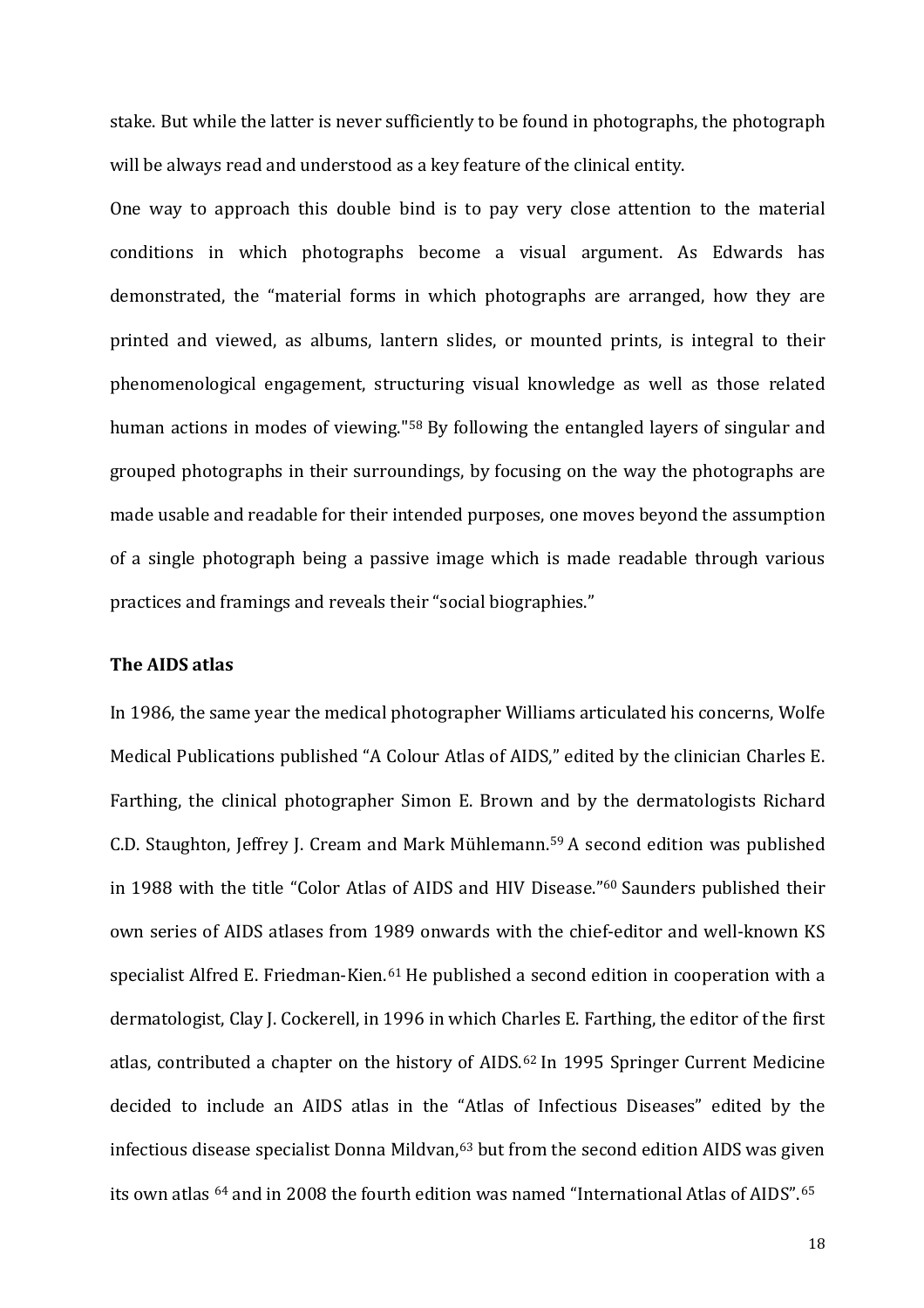All editions and series contain numerous photographs of patients with AIDS. Furthermore they visualize AIDS through maps of its epidemiology, through electron micrographs of HIV, through histological indications and countless diagrams of virus transmission, T-cell suppression, immune reactions and so forth. In sum, each atlas provided and continues to provide an archive of a variety of aspects deemed to be relevant for diagnostics, the physician's practice and the teaching of medical students.

When Farthing published the first atlas on AIDS, the epidemic was only five years old, its etiology was still the subject of dispute, no promising treatment was in sight and only complex blood-testing methods available. Photographs of characteristic infections like KS functioned at that time as a diagnostic tool by making the KS lesion a key visual marker of the epidemic. As most physicians where unfamiliar with AIDS and as the epidemic's dimension was threatening to many, the atlas is to be understood as a clinical teaching instrument, delivering characteristic pictures of the appearance of those opportunistic infections that point to the conclusion of an AIDS outbreak. As a tool for comparison at the clinical bedside and as a visual handbook for educational purposes, the atlas allowed a structured view onto a new and still messy clinical entity bound to an unidentified etiological agent and apparently highly prevalent in certain subpopulations, as e.g. homosexual men.

<span id="page-19-0"></span>In both the first and the second editions, photographs of KS lesions remain the largest series. In pictures like the one shown in Figure 1, photographic close-ups of the lesions are used to display the symptoms of KS in a broad variety, usually leaving the patient anonymous and unrecognizable.

The chapter on clinical manifestations contains few pages on other apparent diseases associated with AIDS, such as herpes and lymphoma, and is accompanied by small chapters on epidemiology, immunology and clinical practice. It is notable, that the chapter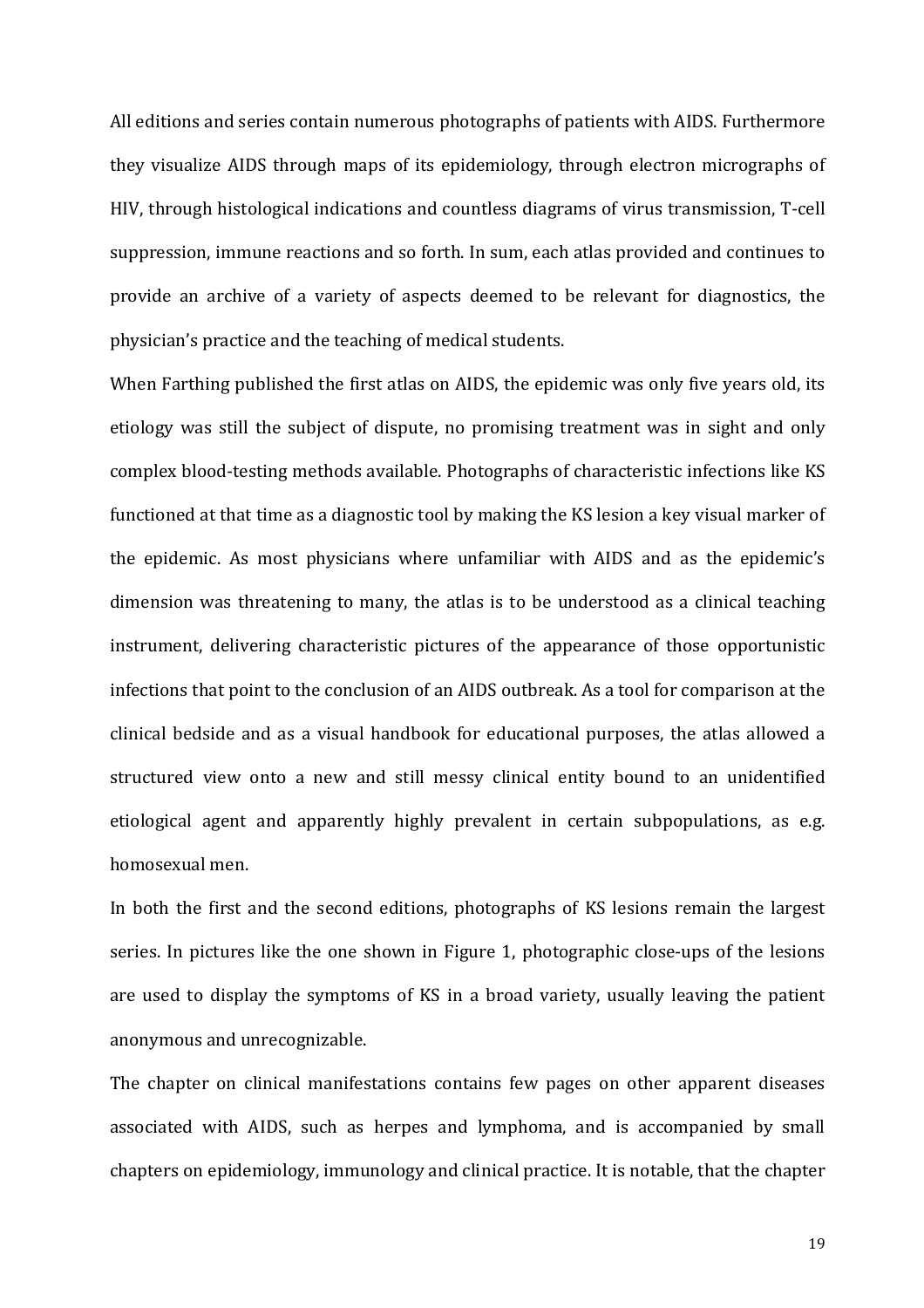on virology in the first edition uses the name "HTLV-III/LAV" to designate the virus responsible for the outbreak of AIDS. While the virus-hypothesis itself seemed uncontested, its name and identity remained to be clarified.[66](#page-26-0)

When Friedman-Kien edited his atlas in 1989, his outstanding work on KS transformed into a "Color Atlas of AIDS."[67](#page-26-1) The atlas even opens with a portrait of Moritz Kaposi himself, before the bulk of photographs in this monograph is used to categorize and establish "AIDS associated Kaposi's Sarcoma" as a distinguishable disease. Almost all chapters in this atlas remain concerned with KS. Throughout the atlas the editor distinguishes between a classic and an endemic version of KS, placing the classic variation in certain regions in Eastern Europe and the endemic variation essentially in some parts of the African continent. The third and here crucial categorization is an epidemic form of KS that the editor associated strongly with homosexual male patients with AIDS, not mentioning any geographic prevalence in this case.<sup>[68](#page-26-2)</sup>

The whole atlas is introduced with the remarkable sentence: "It is a rare patient with AIDS who does not present with or develop a cutaneous manifestation of the disease." As these signs could sometimes be confused with benign signs or signs of completely different diseases, the atlas draws the necessary distinctions to recognize those infections that point to AIDS. And KS, the introduction states, occurs in "about one third of patients with AIDS" and is therefore seen as essential, indeed as an "index-marker."<sup>[69](#page-26-3)</sup>

<span id="page-20-0"></span>The rare chapters not tied to the task of visualizing KS in AIDS patients are used to distinguish KS lesions from "clinical simulators" and engage with the microscopic diagnosis of Epidemic Kaposi's Sarcoma,<sup>[70](#page-26-4)</sup> while only the last chapter deals with other cutaneous signs of AIDS and with infections in patients with the HI-Virus. [71](#page-26-5)

<span id="page-20-3"></span><span id="page-20-2"></span><span id="page-20-1"></span>Consequently the rest of the atlas is filled with series of photographs of KS lesions. As in the example in Figure 2, the pictures do not differ from Farthing's atlas, but cover a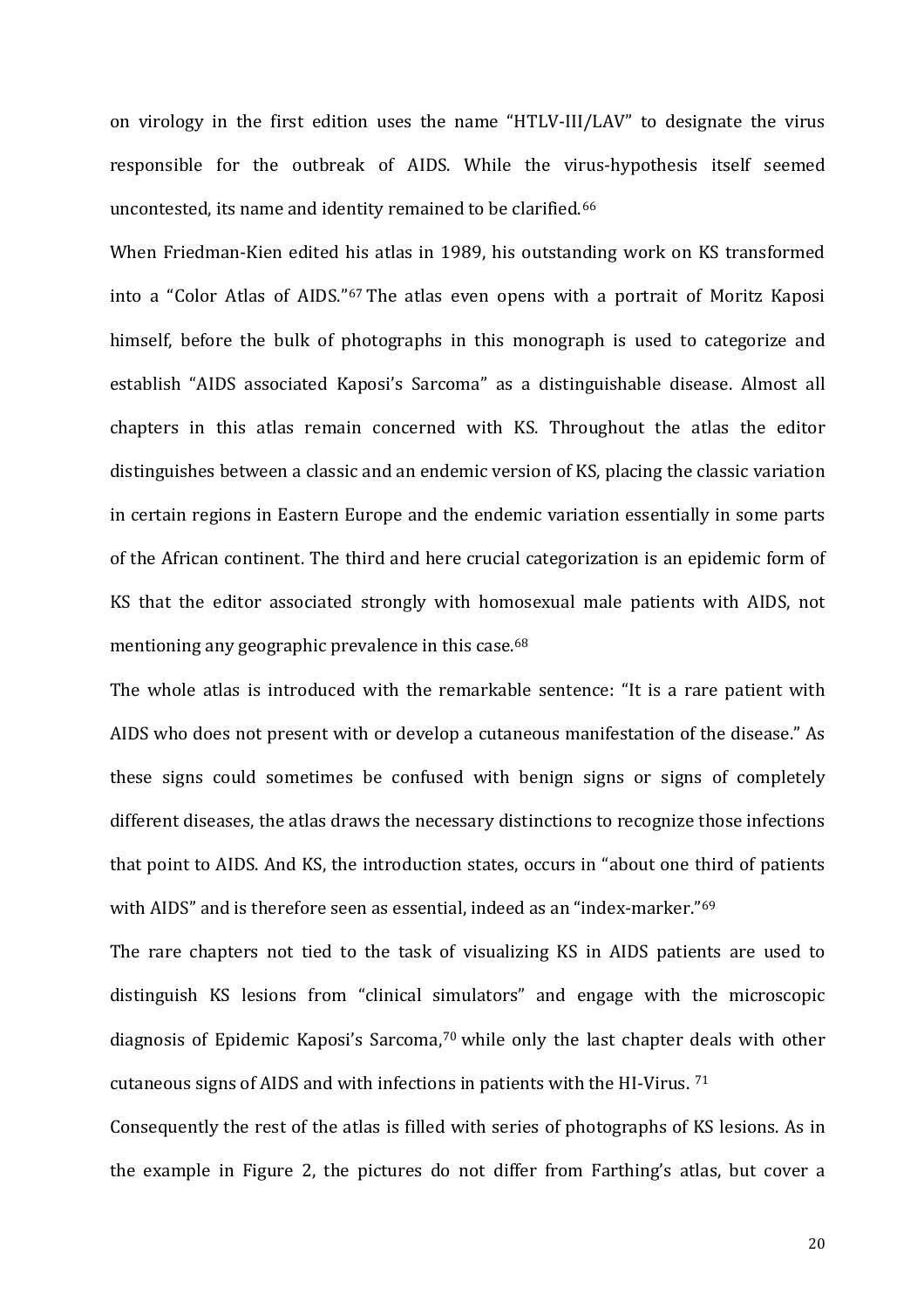<span id="page-21-0"></span>broader spectrum and every single picture has a detailed description of what shall be recognized and what can be said about the sexual identity of the patients displayed.

<span id="page-21-2"></span><span id="page-21-1"></span>The series of photographs of lesions on mostly young men are accompanied by a detailed description of how to understand the appearance of KS-lesions in the case of AIDS. The author points to the fact that 95 percent of AIDS-related KS cases were diagnosed among homosexual or bisexual patients, but argues that this prevalence a) declines over time and that b) its occurrence might be related to a reporting artifact, as the diagnoses of AIDS were often made without registering the apparent KS[.72](#page-27-0)

<span id="page-21-5"></span><span id="page-21-4"></span><span id="page-21-3"></span>Not discussed in detail in this article, this clinical picture completely changed in the second edition of the atlas in 1996. Against the background of working antiretroviral therapies and with the steady decline of full blown AIDS within the USA, the focus of the atlas shifted away from KS and onto the many cutaneous signs of an HIV infection.[73](#page-27-1) The atlas now presents "superb clinical photographs of the many muccocutaneous manifestations of the various HIV-related diseases["74](#page-27-2) and contains chapters on oral, ophthalmologic and pediatric aspects of HIV infections as well as a chapter concerned with the clinical appearance of AIDS and HIV in Africa.

<span id="page-21-7"></span><span id="page-21-6"></span>The rapid transformation of the epidemic is acknowledged in the foreword and is well reflected in the placement of the chapter on KS. While it contains an identical collection of photographs and presents the same classification system as the first edition, it became just one of many chapters related to cutaneous manifestations of AIDS and HIV, while the focus shifted strongly towards the virus and the clinical symptoms of a positive serostatus. In other words: By 1996 KS had lost its former position as an index-marker and clinical photography ceased to be the essential way of seeing AIDS.

The series of AIDS atlases published by Springer Medicine, edited by Donna Mildvan, sometimes co-edited by Gerald L. Mandell, verified this transformation. While the first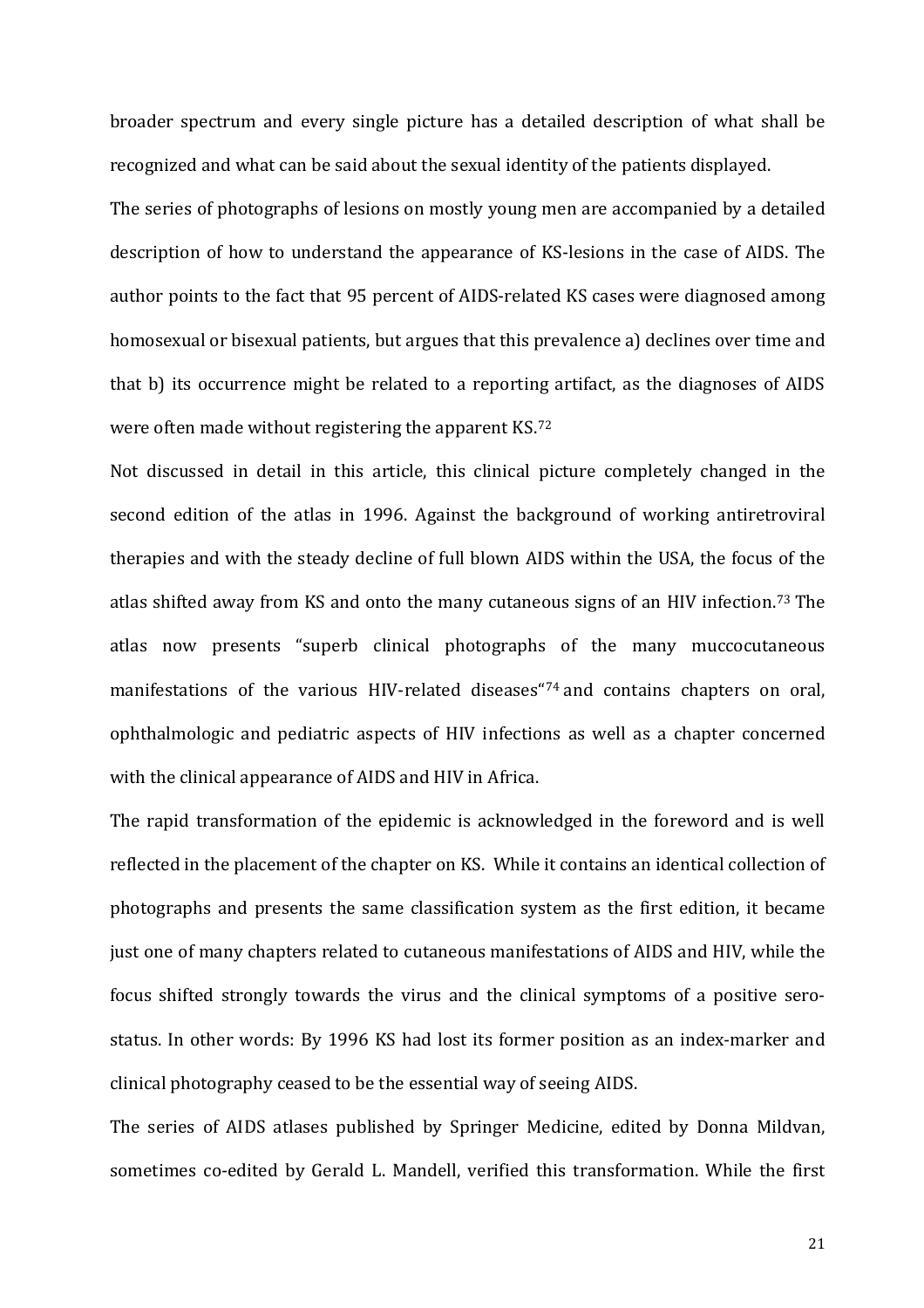edition remains part of the larger project of an Atlas of Infectious Diseases, the overall structure of the atlas remains the same throughout the following independent editions. Although the clinical picture of AIDS has radically changed since antiretrovirals have been made available, the atlas remained engaged with "visual clues," as its purpose still lies explicitly in diagnostics.[75](#page-28-0)

<span id="page-22-4"></span>Nonetheless, clinical photographs are hard to find in this huge volume of virtually every significant fact about AIDS and HIV. Aside from the foreword and a brief introduction, every textual section of this atlas series works as a comment on some kind of visualized information. But most of this information is presented as diagrams, maps and arrays, while just a few photographs of patients and electron micrographs of viruses are to be found. It is notable that the chapter on clinical manifestations is edited by Friedman-Kien and most of the clinical photographs remain the same as in his own atlases.

<span id="page-22-7"></span><span id="page-22-6"></span><span id="page-22-5"></span><span id="page-22-0"></span>But with its high level of diversification, the atlas of AIDS by Donna Mildvan creates a clinical picture of AIDS that is not at all bound to the realm of cutaneous manifestations and their interpretation. Visualizations of the virus, both in the form of diagrams and electron micrographs, seem to dominate the long chapters on virology, immunology and epidemiology. They reflect the shifting focus onto antiretroviral therapies as the most promising way to understand and contain the epidemic at that time.

<span id="page-22-3"></span><span id="page-22-2"></span><span id="page-22-1"></span>Daston and Galison have pointed out that atlases not only collect and distribute the best and most convincing pictures, "they set the standards of a science in word, image, and deed – how to describe, how to depict, how to see."[76](#page-28-1) The atlas not only delivers a visible catalogue but structures the way of seeing by framing, captioning and contextualizing the pictures it contains. This is achieved fundamentally through the social nature of atlas production, which makes the resulting atlas an exemplary form of collective empirical research. The existence of a published atlas thus implicitly states, so argue Daston and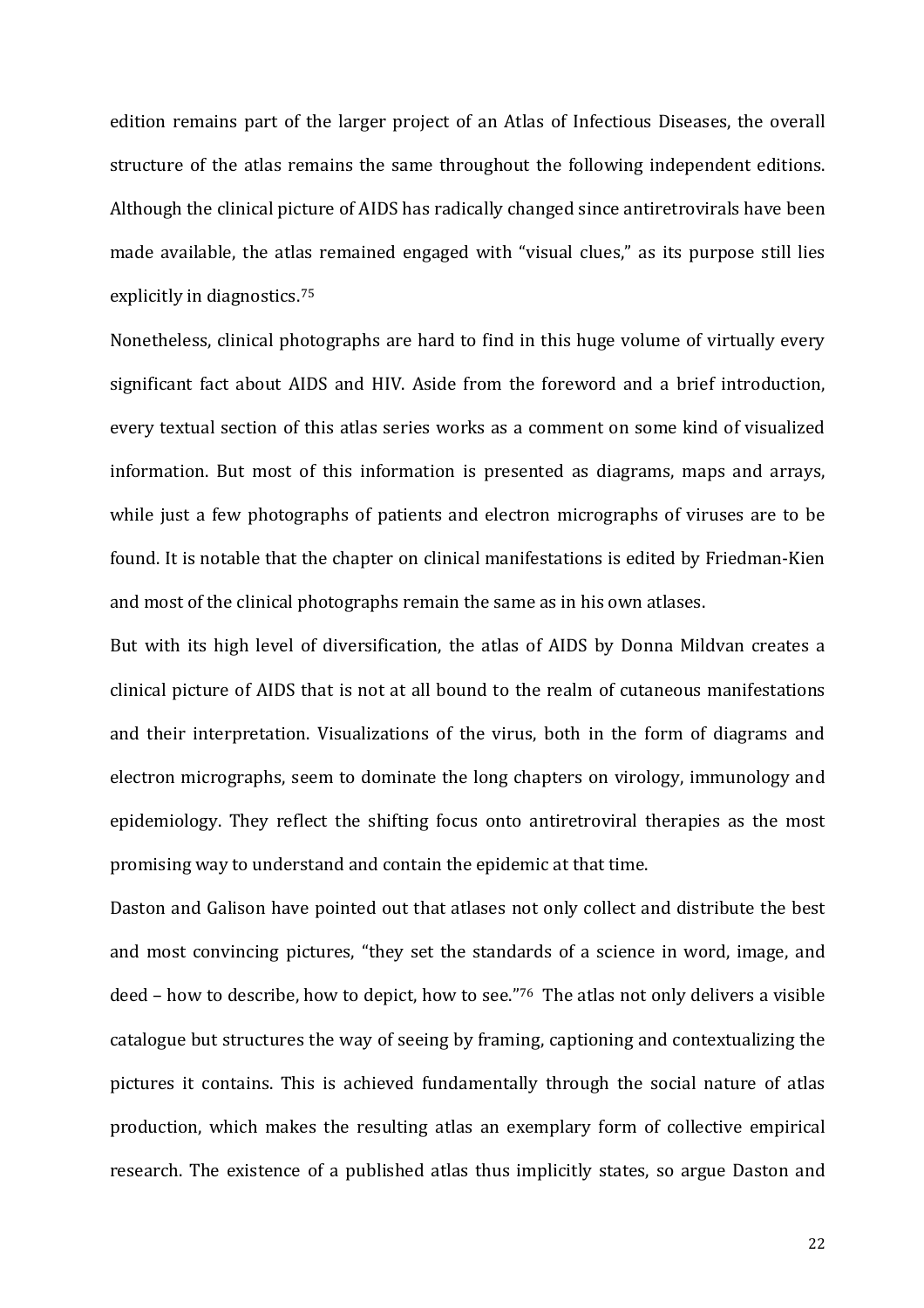Galison, that the importance, extent and complexity of the phenomenon at hand exceeds the capacity of a single mind and intellect.[77](#page-29-0)

AIDS atlases thus can be understood as visual dictionaries of AIDS, providing not only an opinion or a perspective, but delivering a powerful standard in recognizing an epidemic, that has led to a vast amount of confusion and crisis. The examples discussed above are rendered in the atlases in order to become manuals, of how to interpret and understand pictures of lesions as symptomatic signs for KS. They establish the symptomatic relation of KS as a sign of AIDS and thus deliver information that cannot be communicated without the picture, as seeing and recognizing similar signs is "the alpha and the omega of the genre."[78](#page-29-1)

<span id="page-23-0"></span>But the atlas can also approached as being an archive, which contains a set of photographs that once were used to deliver a comprehensive, but nowadays outdated clinical picture of AIDS. Edwards understands the photograph as being a linking object, in which the past and present are brought into a specific relationship.<sup>[79](#page-29-2)</sup> On the one hand this is achieved by the photograph in being a representation of the ways of seeing and understanding AIDS in the early 1980s, while on the other hand the idea is invoked, that AIDS has actually looked as it is captured in the timelessness of the single photograph.<sup>[80](#page-29-3)</sup> And indeed, following the social biography of the photographs through different atlas editions, it becomes clear that transformation is not happening on the surface of the pictures, but in the way they are understood, captioned, positioned and used. Furthermore, some photographs remain the same, but yield different visual representation of AIDS, when used in different atlases and times.

<span id="page-23-3"></span><span id="page-23-2"></span><span id="page-23-1"></span>All AIDS atlases share the common object of putting the clinical picture of AIDS on display. However, it is the position of clinical photographs that changes drastically over time, thus allowing for a different view onto the history of AIDS. While photography has been a key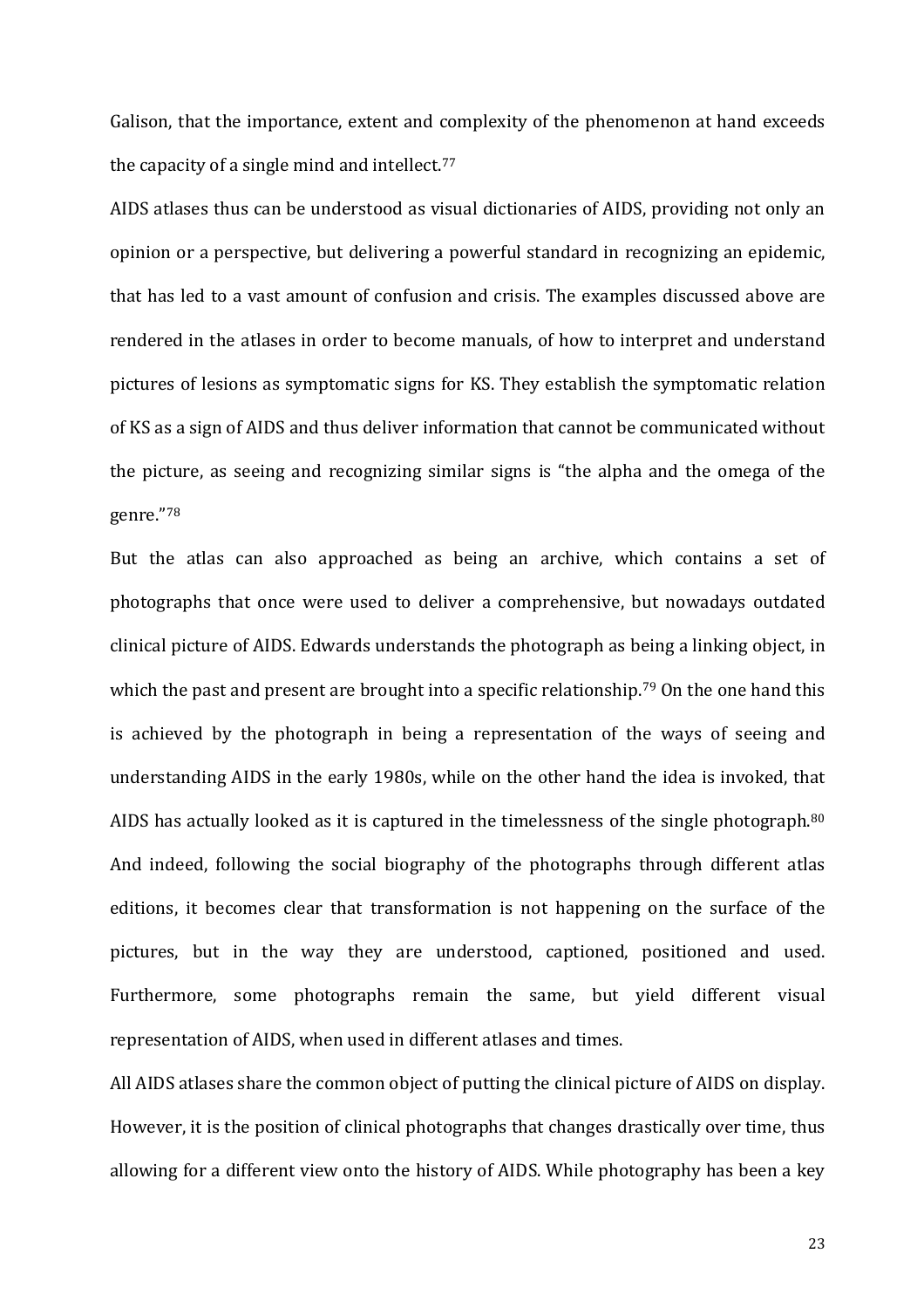<span id="page-24-1"></span>media in presenting the strongest visual argument about the nature of the epidemic in the first editions of AIDS atlases, they loose their significance as this very nature changed. The concluding question therefore is what kind of disease does the clinical picture of AIDS entail when represented by clinical photographs? And secondly, what can be learned about the epistemic qualities of photography against the background of the history of the AIDS epidemic?

#### **AIDS photography**

The relationship between medicine, its highly specified instruments and its particular way of seeing disease – often referred to but seldom explained as a medical gaze – and popular representations of disease is an old one; not only in the history of medicine. And as many scholars have argued, the history of AIDS has had an impact on this relationship itself, shifting the identities of doctors and patients, as well as raising mistrust in biomedicines ability to successfully overcome a crisis of health. As argued at the beginning of this paper, different 'stock narratives' of AIDS history have found different ways of emphasizing and interpreting this relationship and its crisis. One fairly popular and lasting narrative identifies a clinical gaze or a pathologizing view as being the origin for many popular and artistic photographic practices that have been discussed and criticized for rendering the identity, the biography and the particular individuality of depicted patients to being representations or abstract notions of a disease.

<span id="page-24-0"></span>Within the final part of this article I will argue, that this narrative of a kind of visual medicalization is in need of fundamental revision. Not only to overcome a historically questionable notion of the dichotomy between the popular sphere and a supposedly isolated clinical community, but to demonstrate that popular and clinical photographic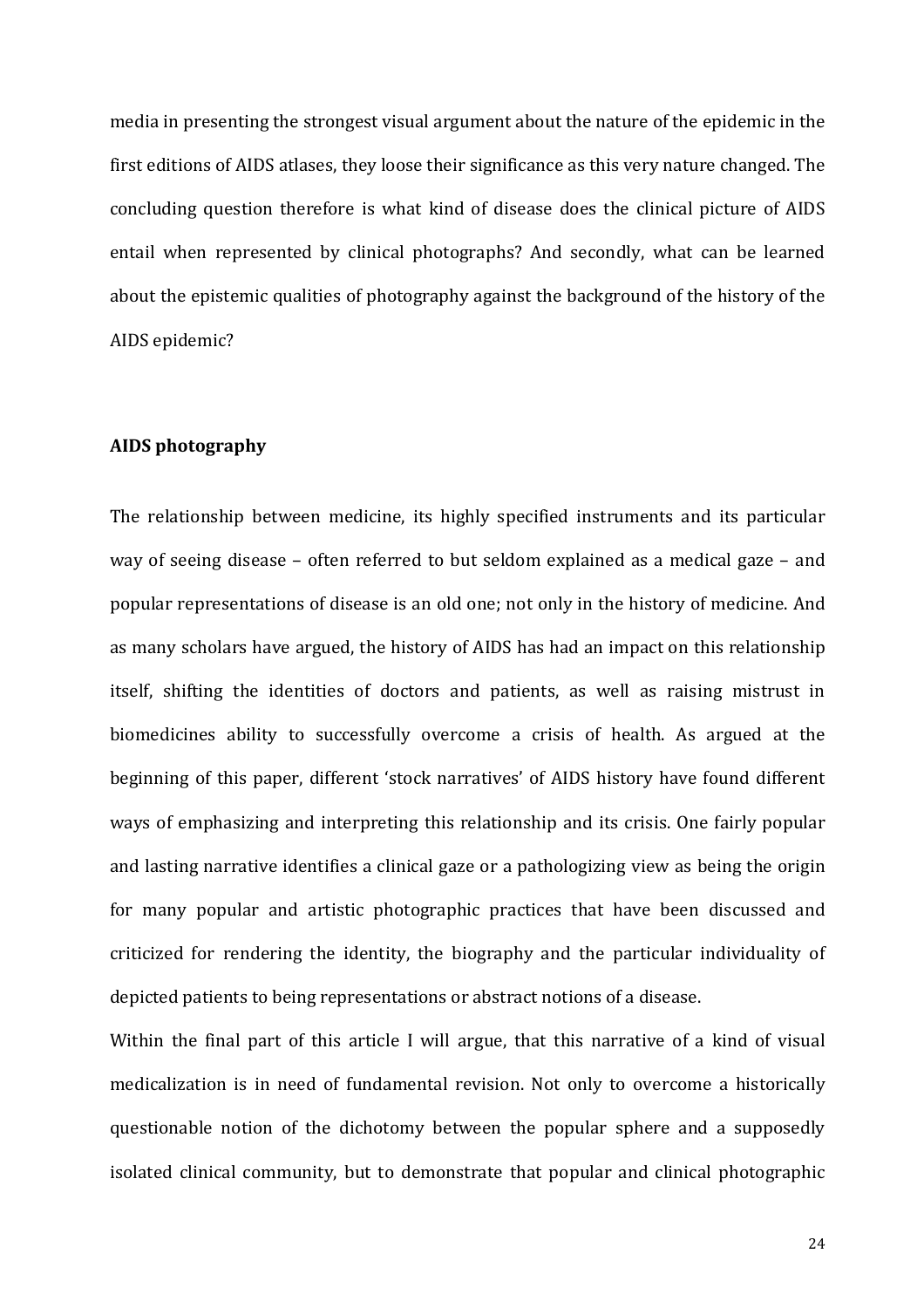representations share a common problem, which is found here in the visualization of the disease itself and there in the portrait of those affected by it. Translated to the terminology used by Canguilhem and Foucault, both visual practices share the problem of separating the body of patient and the disease. Clinical photography is therefore not to be seen as an origin of a broader visual practice but rather as a complementary aspect of a shared visual endeavor.

<span id="page-25-4"></span><span id="page-25-3"></span><span id="page-25-2"></span><span id="page-25-1"></span><span id="page-25-0"></span>In his study on medical discourses of AIDS, Alex Preda grasps the early formation of scientific knowledge around the new epidemic.<sup>[81](#page-30-0)</sup> He frames his analysis of metaphors, narratives, and classifications in the first years as "making up the rules of seeing" and argues that the challenge of AIDS was not so much the recognition of an entirely new disease, but the shifting habitat of well-known and well-classified diseases. As mentioned before, KS as well as PCP were described and classified long before the outbreak of AIDS.[82](#page-30-1)

<span id="page-25-7"></span><span id="page-25-6"></span><span id="page-25-5"></span>Preda's analysis of rhetorical structures quickly reveals the *unusualness* in the appearance of well-known diseases and infections in completely non-characteristic social categories as crucial condition for the articulation of the new syndrome. In the case of KS before AIDS, the rare skin cancer was regularly assigned to old men from various geographic regions. In the early 1980s KS resurfaced in very "'unusual,' 'rare' and 'uncommon'"[83](#page-30-2) ways, where the rhetoric of the unusualness served to distinguish a KS belonging to the past from a new KS, that needs new classification as it seemingly belonged to a new kind of disease. Preda argues that the new rules of seeing KS in its new habitat were delivered by crafting homosexual men as the predominant risk group. And while this prevalence reflects the initial entanglement of AIDS with homosexual lifestyle, it prevailed in the classification of KS until the end of the 1980s.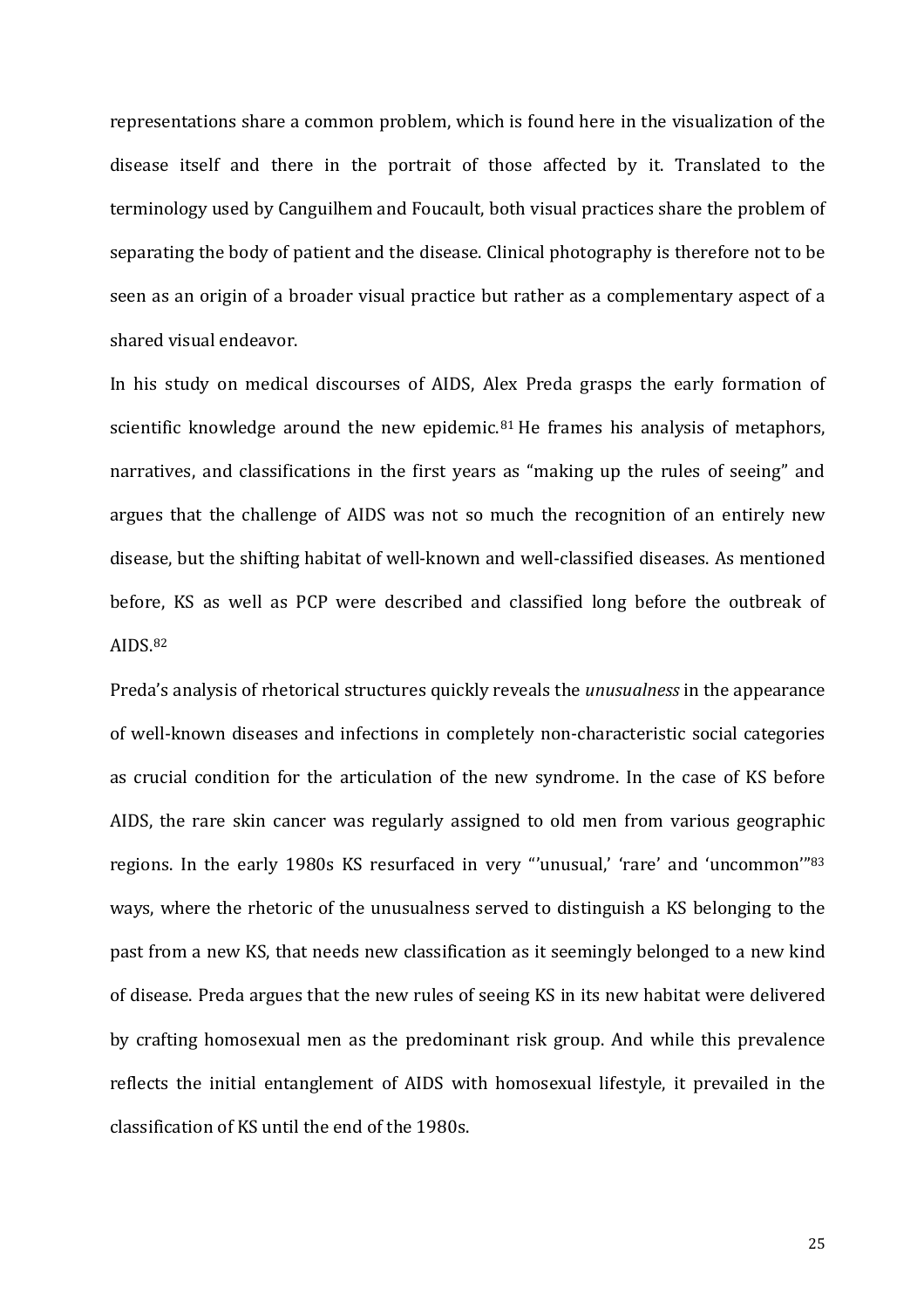What is crucial for Preda's argument is the rhetorical establishment of homosexual men as a fundamental condition to allow physicians to see KS as a symptom of a new syndrome. Thus, the new framing of KS was bound to the social categories of the patients in which it appeared, to establish KS as the index-marker for what was only later to be known as AIDS. The background of the subpopulation was necessary to make the new disease visible in the foreground; it served as a framing to enable KS to be an indexmarker for AIDS.

This rhetorical figure can be translated to the visual argument clinical photographs of KSlesions entail, while it reveals at the same time its characteristic conflation of disease visualization and bodily representations. This is nothing new and not exclusively bound to the emergence of AIDS, as e.g. Gilman has shown for the historic case of syphilis.<sup>[84](#page-31-0)</sup> But the case of AIDS serves as an excellent example to understand the epistemic value of photography in medicine.

<span id="page-26-0"></span>Accordingly, the first atlas collected photographs of opportunistic infections that appear in an unusual milieu. The well-known KS was shown in an unusual context, its vast appearance on bodies of young otherwise healthy men was drastically presented by long series of photographs. Every visible sign was accompanied by a detailed description in the caption of the pictures or in the surrounding textual fragments. The authors described the lesions at length and here and there one could find clues on the sexual identity of the patients in the pictures<sup>[85](#page-31-1)</sup> and last, but not least, all the patients and cases depicted in these atlases appear as white and male.

<span id="page-26-5"></span><span id="page-26-4"></span><span id="page-26-3"></span><span id="page-26-2"></span><span id="page-26-1"></span>But on the other hand the authors tried carefully to keep the patients anonymous and the captions did not distinguish between cases and persons, but remained focused on the appearance of clinical signs (as shown in Figure 1). The countless photographs were made readable as characteristic pictures of KS-Lesions on patients with AIDS, the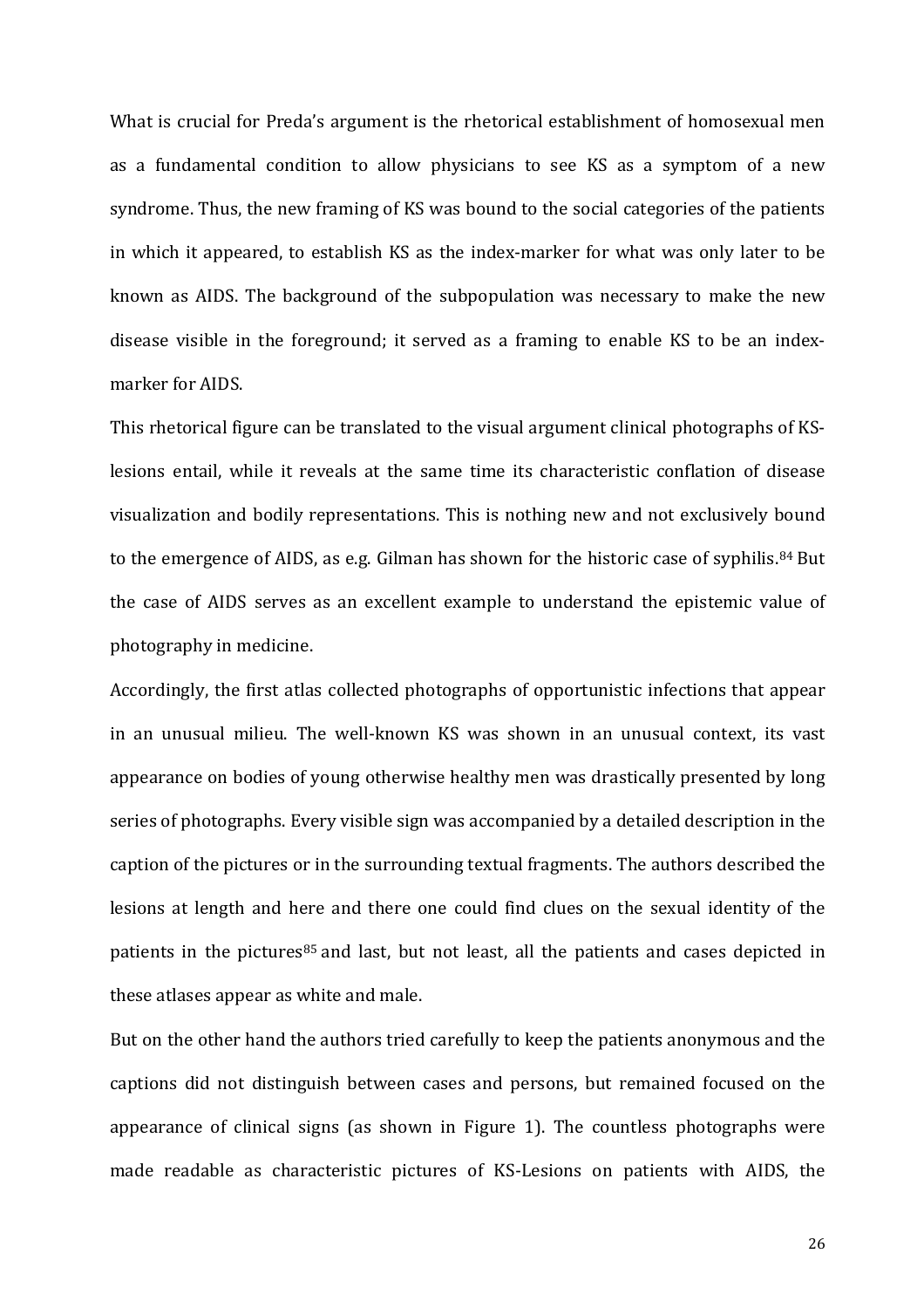<span id="page-27-2"></span>physician were to recognize the significant signs without being distracted by contextual information, faces or questions of identity. Every single picture worked as a representation of the clinical picture of AIDS by putting the KS-lesion as an index-marker to the fore.

It is this current between putting what is new and unusual onto display and at the same time classifying what is seen on the pictures that characterizes the history of clinical photography. In the case of AIDS, the appearance of known disease entities in the new and unusual setting of mostly young male homosexuals was one of the most crucial characteristic features of the syndrome in the early 1980s. My argument here is therefore that photographs were deployed in atlases precisely because they allowed the relation between what was assumed to be a homosexual male body and the signs of KS to be visualized, and thus made AIDS visible without drawing an immediate conclusion about the nature of this relation. The photographs invoked the long standing tradition of a clinical photography, where unusual, spectacular and unknown phenomena were captured to be interrogated, understood, classified and normalized. But it was also through clinical photography, where the intrinsic relation of AIDS and male homosexuality was made an integral part of the disease entity because photographs put them on display in such a way as to render them indistinguishable.

<span id="page-27-1"></span><span id="page-27-0"></span>This became the *modus operandi* in the atlas by Friedman-Kien, the KS-specialist, which was published in 1989. To establish the different classifications of KS he proposes, he focused exclusively on the identity of the population KS is found in. The classic KS appears in an "elderly Ashkenazi Jewish male"[86](#page-31-2) population, or on the body of an "75 year old Italian male["87](#page-31-3) patient. The endemic KS belongs to the African continent and is exclusively apparent on Black bodies, while the epidemic AIDS associated variant belongs to the habitat of the homosexual male body.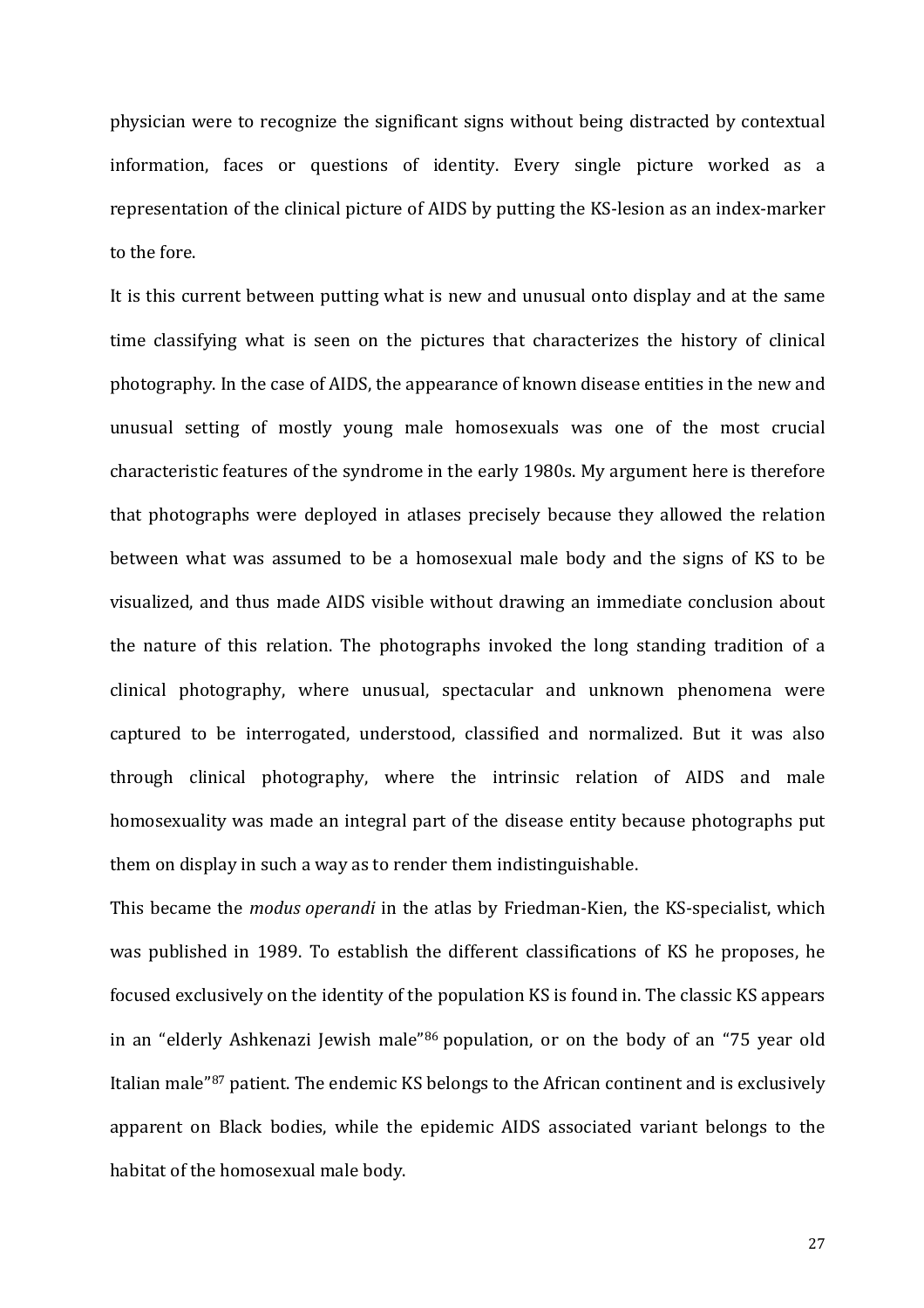<span id="page-28-1"></span><span id="page-28-0"></span>Here the conflation of the identity of the patient and the symptoms of a disease that signals the outbreak of AIDS has become crucial for the way of seeing AIDS as an immunodeficiency syndrome that seems to affect mostly homosexual men. While the connection of disease morphology and patient identity was rather loose in Farthings first atlas, it became a standard feature in Friedman-Kien's dermatological atlas at the end of the 1980s. The male homosexual patient and the significant prevalence of KS even within those populations affected by AIDS became part of what is characteristic about the epidemic AIDS-associated KS and, as I have shown here, the clinical photograph served best in establishing this relation: both in 1986 when the connection was rather loosely made and in 1989 when the sexual identity became an explicit aspect of the classification of an AIDS-associated KS.

All this changed in the mid-1990's. The second edition of Friedman-Kien's atlas – now coedited by Jay Cockerell – shifted the focus from clinical manifestations of AIDS to signs that signify the infection with HIV: "Although AIDS-KS may be the classic AIDS-related malignancy, the spectrum of HIV-related cancers and their clinical mucocutaneous presentations continues to evolve."[88](#page-32-0) The same photographs that served to classify the AIDS-related malignancy between morphology on the skin and the identity of its milieu, now visualize the trace of a cause that is also not to be seen on the picture. The etiological argument is now pointing to the virus as the causal agent and dismisses the sexual identity of the patients as irrelevant. The etiological depth is now what is of interest: it is found beneath the skin and exists in a qualitative difference from the body altogether. The virus is not only the cause of the symptoms to be seen on the photographs; it became the nature of the disease, thus transforming the photographs' visual argument into one that gives evidence for the agility - or virility – of the virus.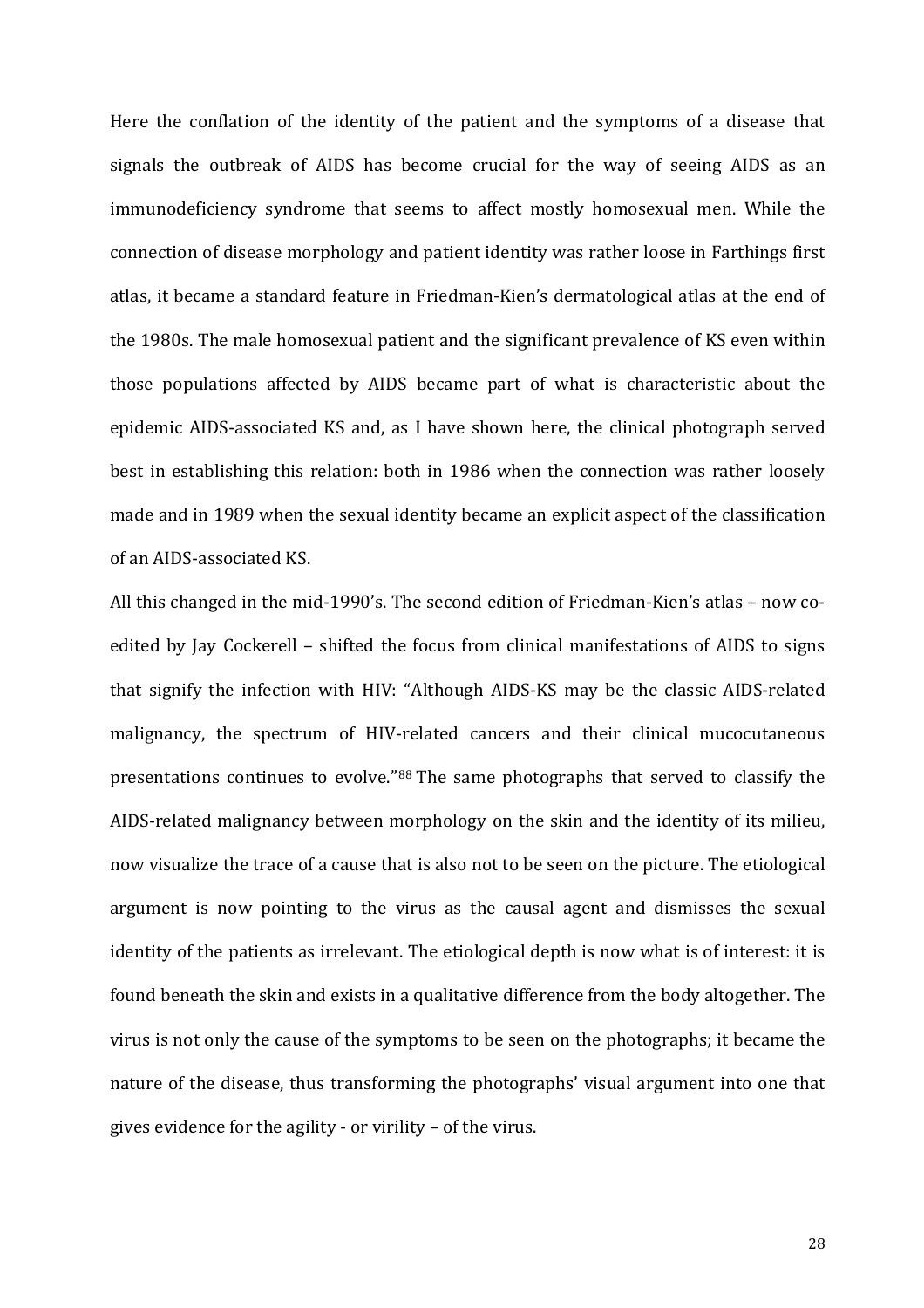<span id="page-29-1"></span><span id="page-29-0"></span>Clinical photographs disappear accordingly from the center of AIDS atlases. In Mildvan's series, the photographs are found in the chapter on cutaneous manifestations – edited by Friedman-Kien<sup>[89](#page-33-0)</sup> - now without any clue about the sexual identity of the patients. They became photographs without any diagnostic functionality, their visualized contents belong to a well-established clinical entity, which nature and structure is now better displayed in epidemiological maps, electron micrographs and complex diagrams that construct the viral identity of HIV, thus reflecting the shifting focus onto antibody tests, antiretroviral treatment and the newly classified entity "HIV-disease", which led to new ways of seeing and knowing AIDS.[90](#page-33-1)

<span id="page-29-3"></span><span id="page-29-2"></span>Thus, it is argued here that the analysis of photographs of PWA allows a way of accessing the complex procedures of visualizing disease that cannot be reduced either to the medical sphere or to a public representation. As has been shown, male homosexuality has as much become a frame to visualize AIDS in medicine as the visualization of AIDS has become a way of seeing male homosexuality in the early years of the epidemic. Photography, or rather its clinical application, isn't to blame for this way of seeing, but should be understood as a vehicle of raising questions directed to the relation of a disease to those it appears in. This faculty of photography of bringing a relation onto display that yields further inquiry and requires a perpetual anchoring cross cuts the oftenantagonistic narratives of cultural and medical history of the epidemic and thus allows access to a different history of AIDS.

#### **Conclusion**

In the early years of the emerging AIDS epidemic photographs of PWA allowed physicians to have a closer look onto the new disease. The unusual appearance of KS on so many bodies of young otherwise healthy men was striking and disturbing to the existing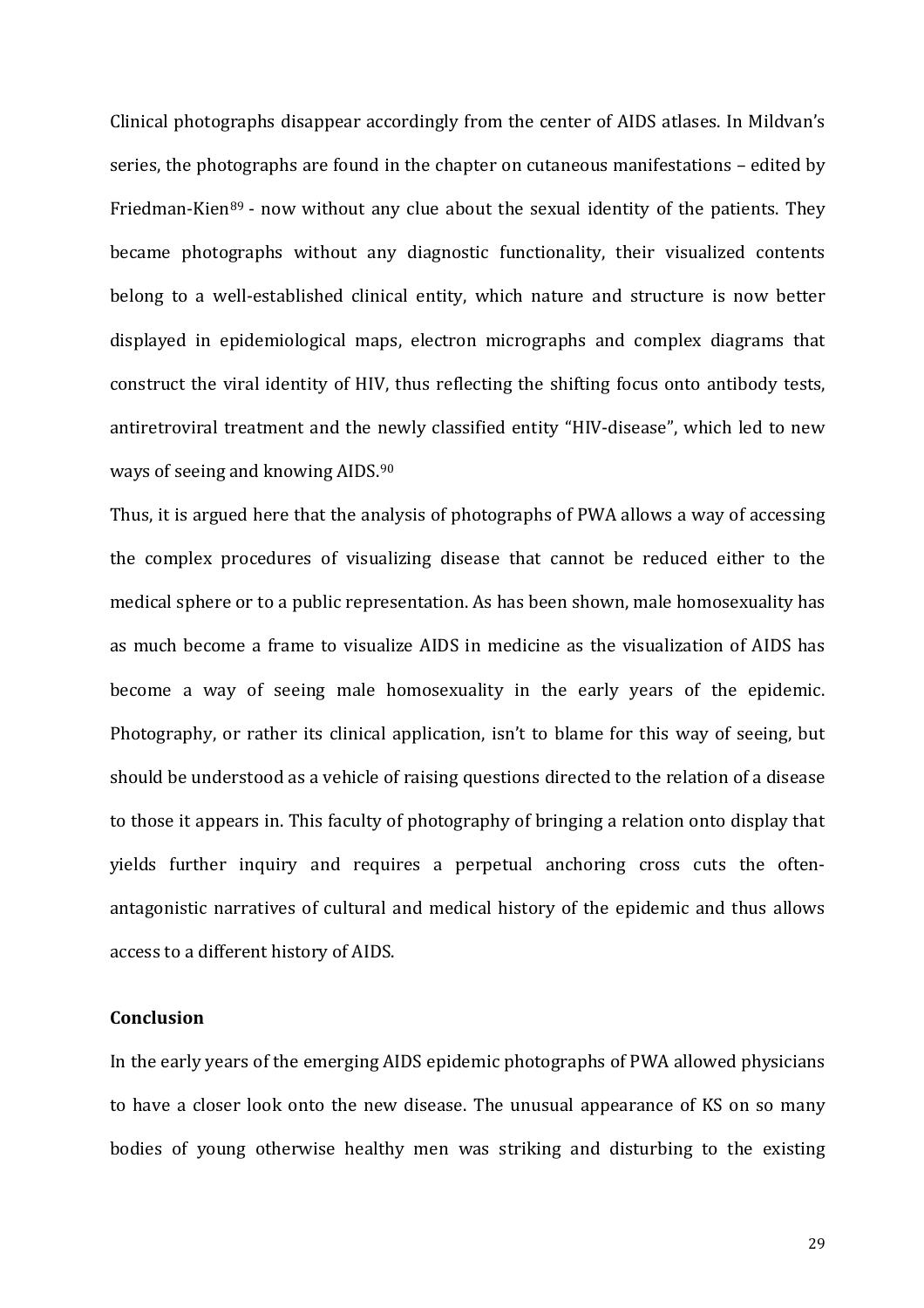systems of classifying this rare skin cancer. As I showed, photographs were essential in crafting a new medical understanding of KS in relation to AIDS.

But photographs were also essential to a public understanding of the new emerging epidemic and were used throughout arts, journalism and activism to reveal what AIDS looks like, to 'give AIDS a face' in order to raise an ethical visibility for those affected. As discussed above, these photographs were often criticized for an overly clinical way of putting the PWA on display. This enclosed an idea of a public representation of PWA as being contaminated by a clinical way of seeing, where persons portrayed are constantly over layered with the abstract notion of a disease.

<span id="page-30-2"></span><span id="page-30-1"></span><span id="page-30-0"></span>This notion of AIDS photography is outdated and the article delivered a first step in the re-evaluation of this crucial element of AIDS history. Instead of following the presumption that photography outside the clinic is to be understood as an altogether different genre as clinical photography itself, I traced the commonalities of photographs of PWA as they cross cut these perpetuated narratives of different knowledge spaces. Rejecting the underlying assumption of a clinical way of seeing which supposedly spread through photographs into a broader public, thus tainting political, ethical and moralistic endeavors of photographers in arts, journalism and activism, the above argument showed that photographs of PWA in fact share faculties regardless of their intended functionality. As I have demonstrated, photographs of PWA rested in the atlas as well as in art galleries and newspapers on the conflation of a patient's body and the disease. If these photographs are therefore understood to be a visualization of an embodied disease they still maintain a crucial uncertainty about the nature of the relation between the affected person's body and the notion of the disease. It is in the analysis of the social biographies of these photographs where conclusions are drawn, where framings become established and single pictures are made into larger narratives and images. But as the photographs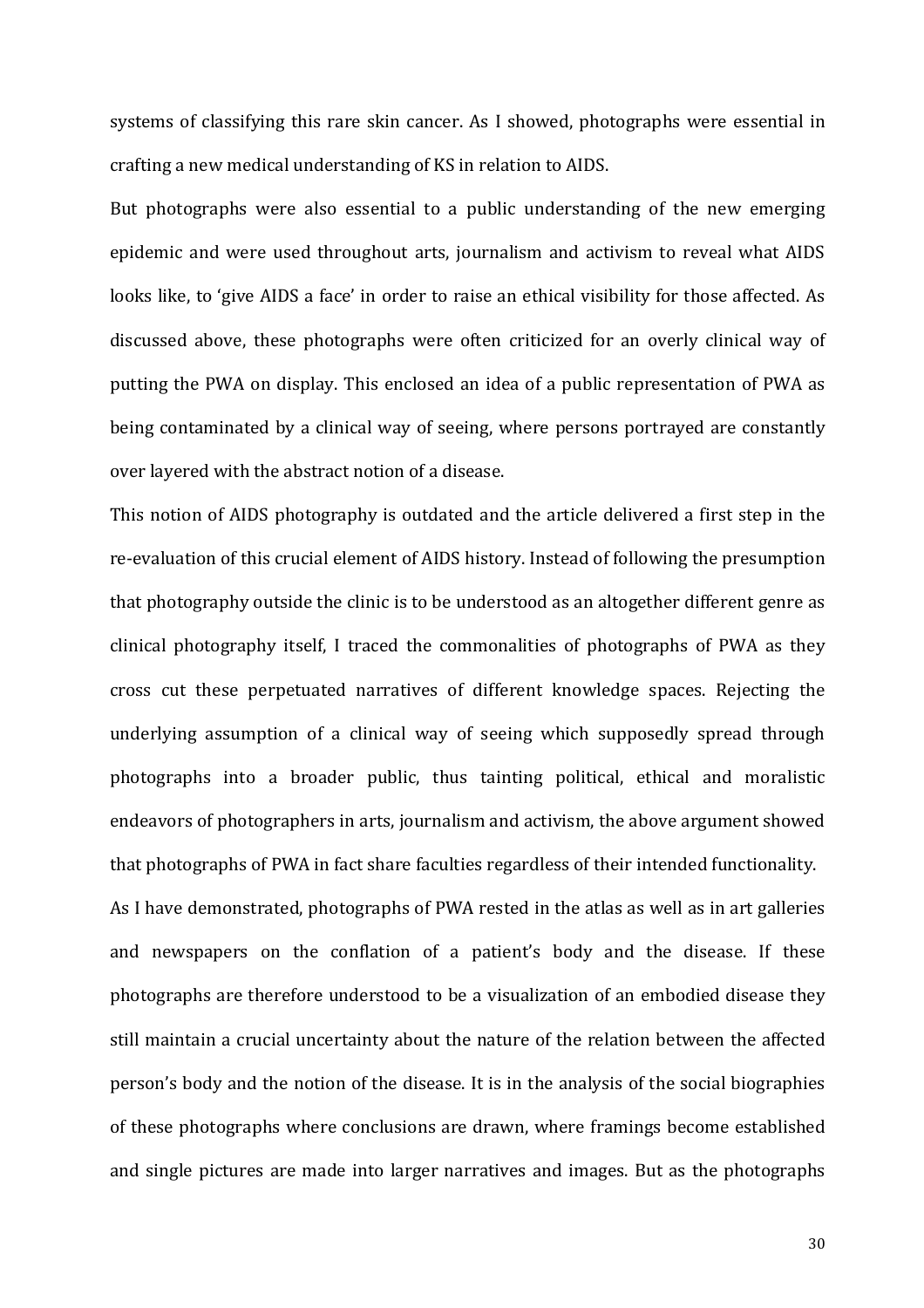themselves remain invested with what is unusual and what remains uncertain, it is their analysis which allows the cultural, social and medical history of AIDS to become one entangled history; epitomized in the photographed portrait of the patient with AIDS. In has therefore be shown, that the specific epistemic virtue of photography for medical purposes lies in its ability to visualize a disease through the visualization of its carrier, to show the uniqueness of KS lesions through their appearance on bodies belonging to a subpopulation at risk of the emerging syndrome. This virtue can easily be understood as a vice, as the commentary and the captions throughout the discussed atlases has shown that it is impossible to draw a clear line where and when on photographs a disease is depicted and where a person is shown.

<span id="page-31-3"></span><span id="page-31-2"></span><span id="page-31-1"></span><span id="page-31-0"></span>Photographs of PWA clearly visualize disease deeply entangled in the life of the patient. And as much as photography was essential to make up medical knowledge, this entanglement played a crucial rule in the making of AIDS in the public sphere. Therefore, popular representations of PWA and the photographic visualization of AIDS within atlases of the 1980s share the same obstacle: the modus of visualizing AIDS relies here and there on the assumption that AIDS as disease was to be approached, analyzed and understood within a certain lifestyle of a certain subpopulation. Photography allowed raising this question, to powerfully invoke the unusualness of a serious of diseases to appear in young otherwise health homosexual men, but photography also allowed to keep this an uncertain relation. It can be concluded, that to capture AIDS in photographs of PWA therefore remains a task to be carried out in the captioning, framing, arranging and positioning of photographs. But the photograph of a PWA is nevertheless already involved in carving out the way in which this capturing of AIDS is approached, as it lays out the way of seeing AIDS as a series of unusual embodied opportunistic infections. The conflation of disease and identity as a characteristic feature of both the early years of the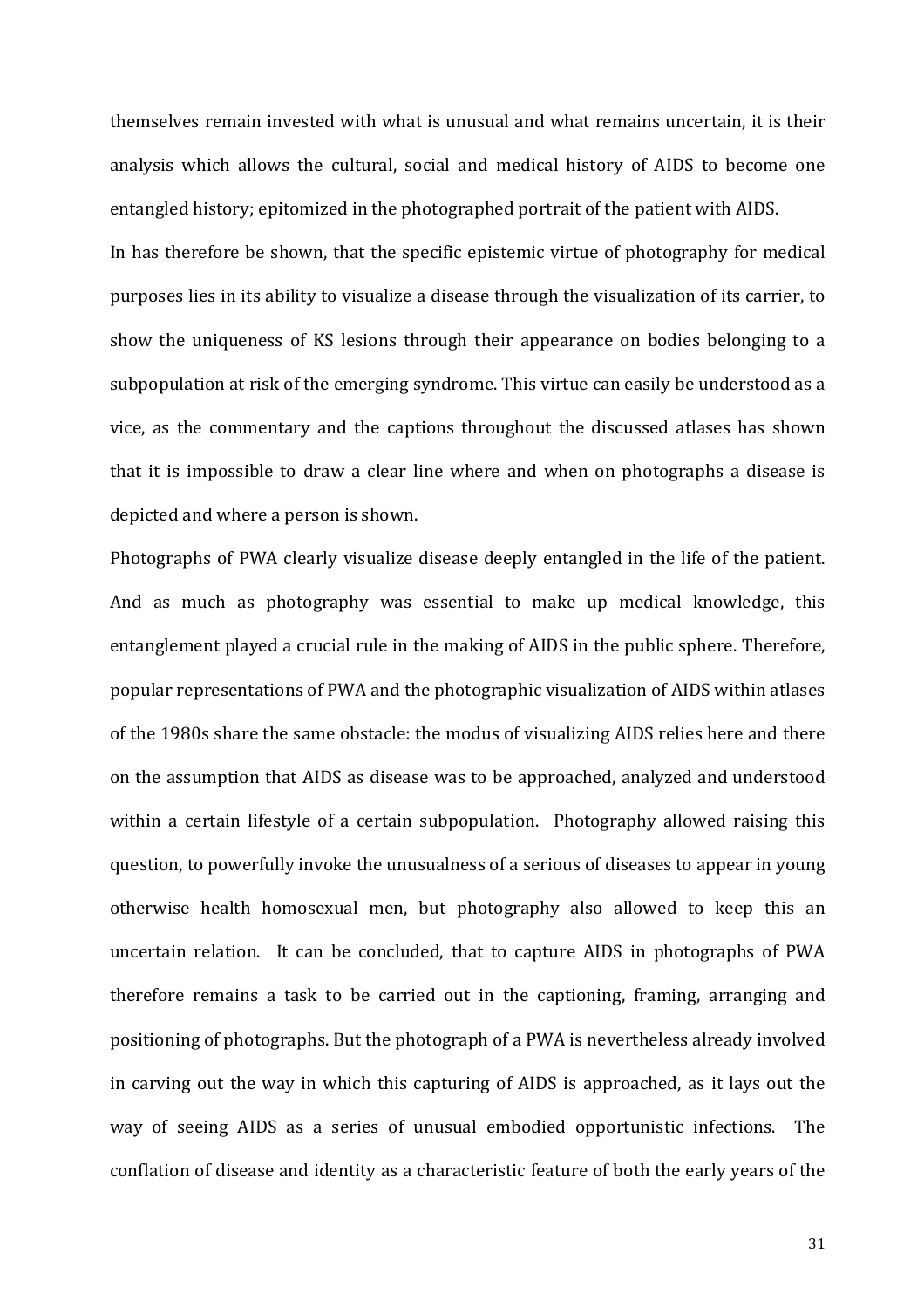epidemic and of clinical photography throughout history has been the reason for public objections but it can now also be understood as the very condition of the recognizability of AIDS.

In conclusion, the photographic capturing of AIDS until the end of the 1980s served to build up a way of seeing AIDS, which was deeply bound to the problem of an unknown, unusual and threating disease. While photography on the one hand worked well to capture this unusualness, it also bound the unusual aspects to the population, AIDS was initially linked to: young, homosexual males.

What happened over time, and why photography ceased to be the visualization tool of choice, can be explained with regard to Canguilhem's work: photography, it can be argued, is always bound to a visualization that captures a disease *in situ,* thus favoring a disease conceptualization that remains in mere quantitative distinction from health and life itself. The disease seems to be just an excessive variance or a causal outcome of a lifestyle that gets pathologized by becoming a predisposition of the disease, symbolized through the bodies of the patient on photographs capturing a disease.

When photographs of PWA shifted to the sidelines of the atlas to provide an actualized and valid clinical picture, another conceptualization has become powerful, delivering its own icons and visualizations to open a new chapter in the social biographies of the remaining photographs. Instead of the quantitative model a rather ontological concept of AIDS was delivered with the predominant focus on HIV as the causal agent that shifted AIDS from being an aspect of a lifestyle to a global epidemic to becoming a normalized disease.

<span id="page-32-0"></span>Photographs of PWA are characteristic of images from the first decade of the AIDS epidemic. They reflect uncertainties in medical, artistic and journalistic approaches to the social configuration of this deadly syndrome and can stand as symbols for the poor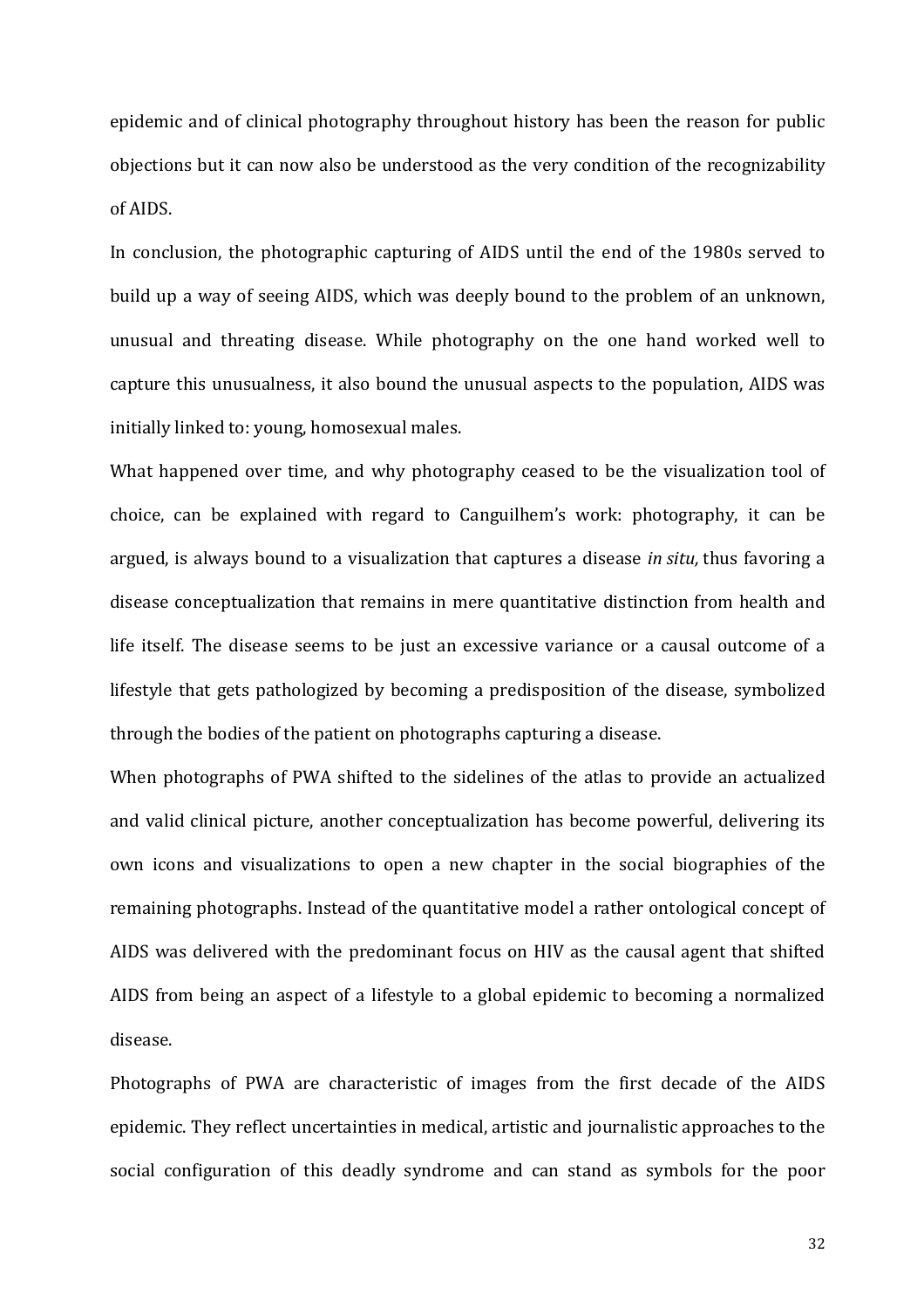understanding of AIDS' etiology in the 1980s. Three decades later, these photographs color the archive of a different AIDS, a disease which bears only a passing resemblance to how it is seen today. Revisiting these visual archives is critical to deepening historical understandings of AIDS that cut across tired narratives of social, cultural and medical AIDS history. Of urgent importance for the story of AIDS, analyzing clinical photography also has the power to focus attention in new and revealing ways with respect to other diseases. To turn the lens onto the history of clinical photography through the exemplary case of AIDS should encourage new perspectives and new methodologies for appreciating untold visual histories of clinical photography.

<sup>3</sup> Center for Disease Control CDC, "Pneumocystis Pneumonia - Los Angeles," *Morbidity and Mortal. Weekly Rep.* 30, (June 5, 1981): 250–252, quotation on 250.

<sup>4</sup> Williams, "Acquired Immune Deficiency Syndrome" (n.1), 8.

<span id="page-33-1"></span><span id="page-33-0"></span><sup>5</sup> The adaption of methods from art history to visual history and its transformation towards an understanding of photography in its scientific application in the production of knowledge has been critically developed in recent historical scholarship. See: Jennifer Tucker, *Nature Exposed: Photography as Eyewitness in Victorian Science* (Baltimore: Johns Hopkins University Press, 2005); Lorraine Daston and Peter Galison, *Objectivity* (Cambridge, Mass.: Zone Books, 2007); Kelley E. Wilder, *Photography and Science*, Exposures (London: Reaktion, 2009); Daniela Bleichmar, *Visible Empire: Botanical Expeditions and Visual Culture in the Hispanic Enlightenment* (Chicago; London: The University of Chicago Press, 2012).

<sup>1</sup> A.R. Williams, "Acquired Immune Deficiency Syndrome: Is the Medical Photographer at Risk?," *J. of Audiovisual Media in Med.* 9 (1986): 8–9, quotation on 9. j

<sup>2</sup> J. Coffin et al., "Human Immunodeficiency Viruses," *Science* 232, (May 9, 1986): 697.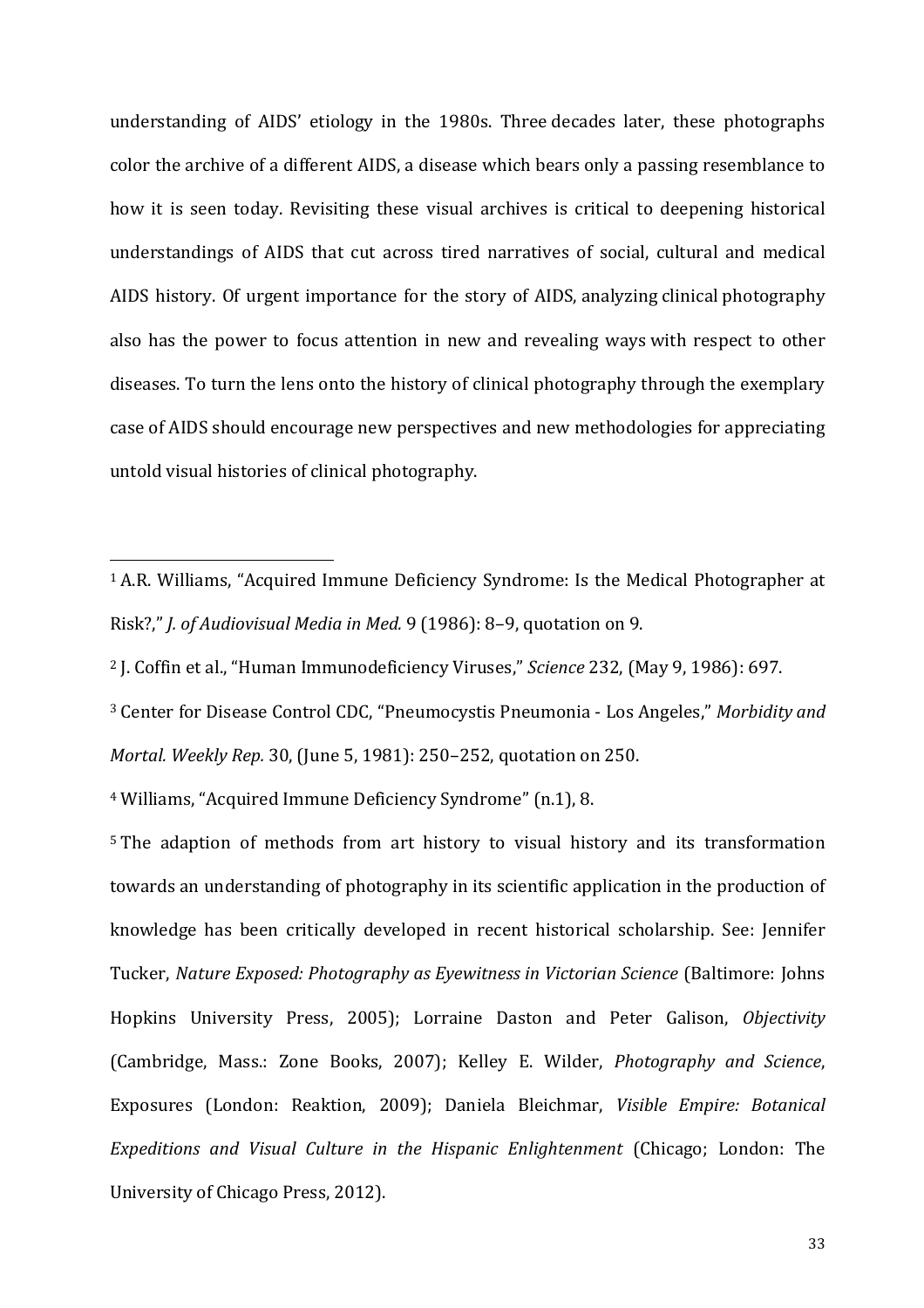6Edwards application of a social biography of photographs allows to interrogate the history of a photograph as a genuine social and living object, bound to numerous practices of archiving, sorting, framing, printing and captioning but also confined to incite social practices, when e.g. a disease is visualized. Elizabeth Edwards, *Raw Histories: Photographs, Anthropology and Museums* (London: Bloomsbury Academic, 2001), 13. ֖֖֖֖֚֚֚֚֚֚֬

<sup>7</sup> AIDS atlases have been published since 1986 in three different series by Wolfe Publishing in London, Saunders in Philadelphia, USA and Springer Current Medicine in New York, USA. The editors are well known physicians who devoted most of their career to the treatment of PWA and clinical research on HIV and AIDS. The atlases contain photographs of dermatological signs, epidemiological maps and visualizations of the virus as they aim to deliver a total picture of AIDS. The atlases way of visualizing the epidemic and the ongoing process of transforming and actualizing the epidemic´s image makes for a visual history of the medical knowledge of AIDS, which has been the topic of my recently finished PhD on the *Clinical Picture of AIDS*, Humboldt University Berlin, 2013.

<sup>8</sup> Roger Cooter and Claudia Stein, "Visual Imagery and Epidemics in the Twentieth Century," in *Imagining Illness. Public Health and Visual Culture*, ed. David Harley Serlin (Minneapolis: University of Minnesota Press, 2010), 169–92.

<sup>9</sup> Allan M. Brandt and David Jones, "AIDS, Historical," in *Encyclopedia of Microbiol.*, 2000, 104–15.

<sup>10</sup> Françoise Barré-Sinoussi, "HIV: A Discovery Opening the Road to Novel Scientific Knowledge and Global Health Improvement," *Virology* 397, 2 (February 20, 2010): 255– 259. Robert Gallo, *Virus Hunting. AIDS, Cancer, and the Human Retrovirus* (New York: BasicBooks, 1991); Jacques Pepin, *The Origins of AIDS* (Cambridge: Cambridge University Press), 2011. Victoria A. Harden and Anthony Fauci, *AIDS at 30: A History* (Lincoln: Potomac Books, 2012).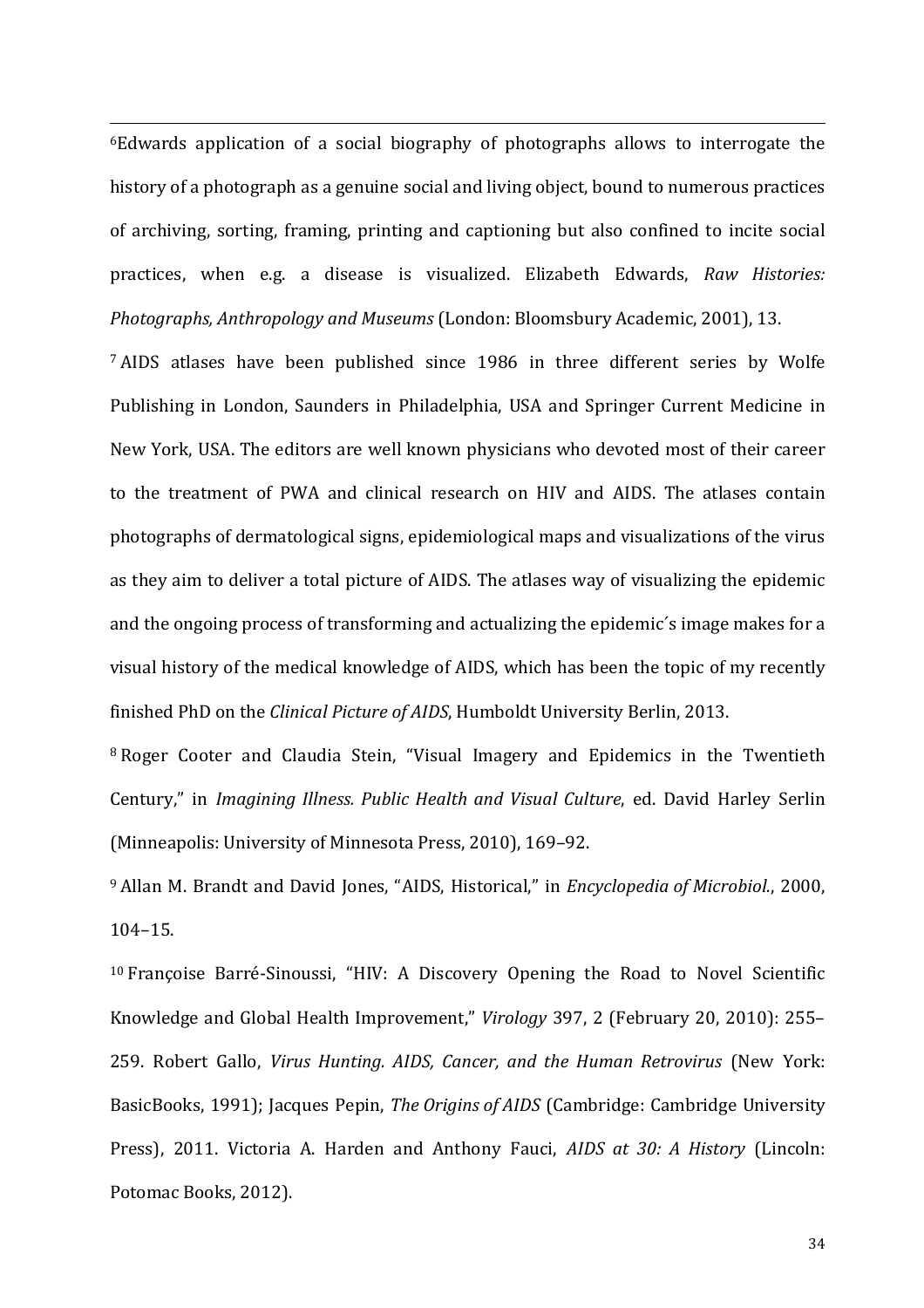<sup>11</sup> Steven Epstein, *Impure Science. AIDS, Activism, and the Politics of Knowledge* (Berkeley: University of California Press, 1996). j

<sup>12</sup> Mandisa Mbali, *South African AIDS Activism and Global Health Politics* (Basingstoke [u.a.]: Palgrave Macmillan, 2013).

<sup>13</sup> Jennifer Brier, *Infectious Ideas: U.S. Political Responses to the AIDS Crisis* (Chapel Hill: University of North Carolina Press, 2009).

<sup>14</sup> Adriana Petryna, *When Experiments Travel. Clinical Trials and the Global Search for Human Subjects* (Princeton: Princeton University Press, 2009).

<sup>15</sup> Peter Piot and Thomas C. Quinn, "Response to the AIDS Pandemic — A Global Health Model," *New England J. of Med.* 368, 23 (June 6 2013): 2210–2218.

<sup>16</sup> Allan M. Brandt, "How AIDS Invented Global Health," *New England J. of Med.* 368, no. 23 (June 6, 2013): 2149.

<sup>17</sup> See e.g. Sander L. Gilman, "The Beautiful Body and AIDS: The Image of the Body at Risk at the Close of the Twentieth Century," in *Picturing Health and Illness. Images of Identity and Difference,* ed. Sander Gilman (Baltimore: Johns Hopkins University Press 1995), 115– 83; Carol Squiers, *The Body at Risk: Photography of Disorder, Illness, And Healing* (Berkeley: University of California Press, 2005); Simon Watney, "Photography and AIDS," in *The Critical Image : Essays on Contemporary Photography*, ed. Carol Squiers (Seattle: Bay Press, 1990), 173–92.

<sup>18</sup> Gregg Bordowitz, *Imagevirus. General Idea* (London: Afterall Books, 2010).

<sup>19</sup> David Harley Serlin, ed., *Imagining Illness. Public Health and Visual Culture* (Minneapolis: University of Minnesota Press, 2010); Roger Cooter and Claudia Stein, "Positioning the Image of AIDS," *Endeavour* 34, 1 (2009): 12–15.

<sup>20</sup> Daston and Galison, *Objectivity* (n. 5).

<sup>21</sup> Tucker, *Nature Exposed* (n. 5)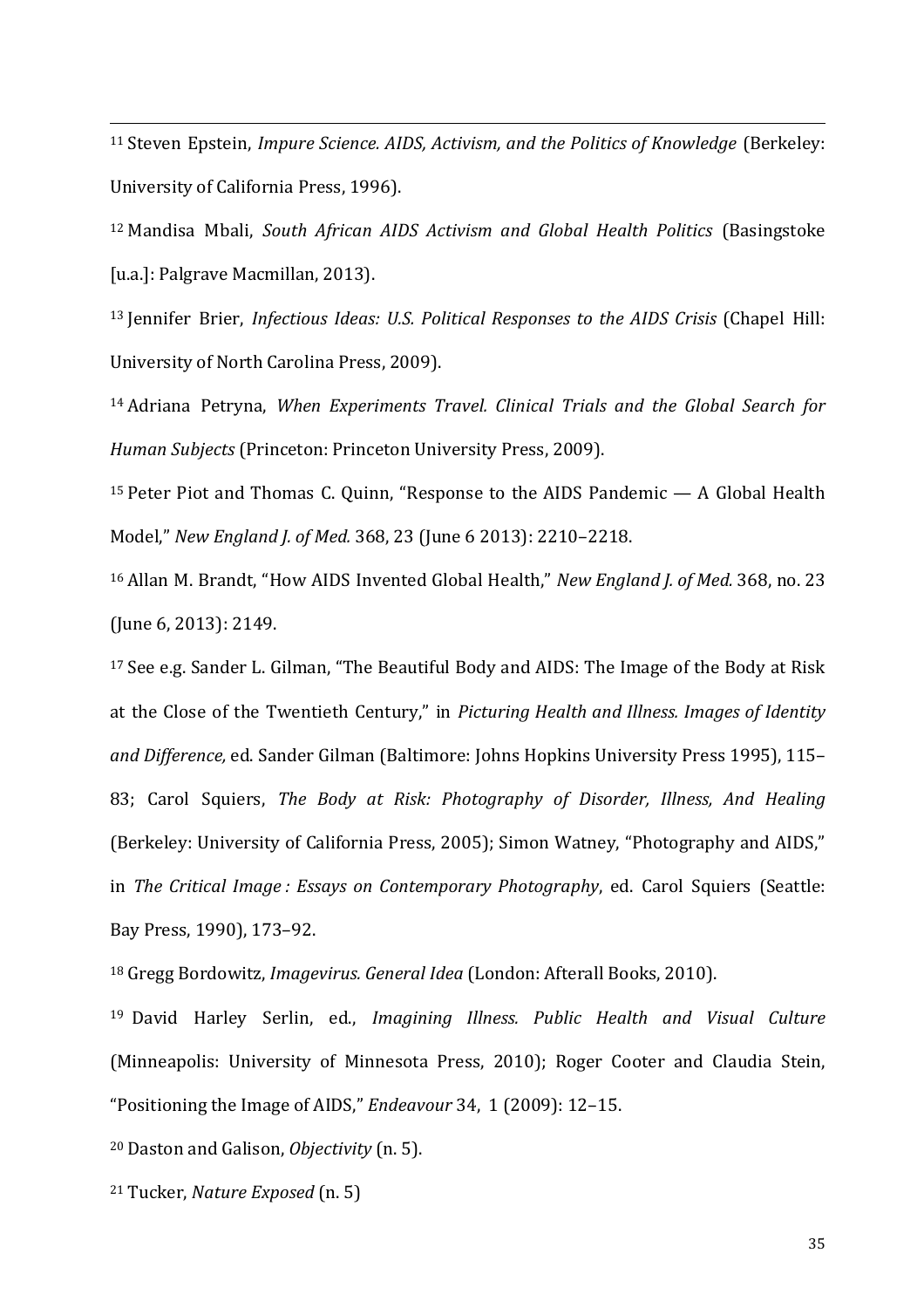<sup>22</sup> Daniel M. Fox and Christopher Lawrence, *Photographing Medicine. Images and Power in Britain and America since 1840* (New York: Greenwood Press, 1988). j

<sup>23</sup> Georges Didi-Huberman, *Invention of Hysteria. Charcot and the Photographic Iconography of the Salpetriere* (Cambridge, Mass: MIT Press, 2003); Sander L. Gilman, *Disease and Representation: Images of Illness from Madness to AIDS* (Ithaca, London: Cornell University Press, 1988); Tanya Sheehan, *Doctored. The Medicine of Photography in Nineteenth-Century America* (University Park, Pa: Pennsylvania State University Press, 2011).

<sup>24</sup> Georges Canguilhem, *On the Normal and the Pathological* (Dordrecht, Boston, London: Reidel, 1978).

<sup>25</sup> Douglas Crimp, "Portraits of People with AIDS," in *Melancholia and Moralism. Essays on AIDS and Queer Politics,* ed Douglas Crimp (Cambridge, Mass: MIT Press, 2002), 83–107.

<sup>26</sup> Nicholas Nixon and Bebe Nixon, *People with AIDS* (New York: David R. Godine, 1991).

<sup>27</sup> Crimp, "Portraits of People with AIDS" (n. 25), 88.

<sup>28</sup> Ibid., 86.

<sup>29</sup> Watney, "Photography and AIDS" (n. 17), 187.

<sup>30</sup> Serlin, *Imagining Illness* (n. 19).

<sup>31</sup> Thomas W. Sokolowski, "Preface," in *Rosalind Salomon: Portraits in the Time of AIDS*, ed. Grey Art Gallery & Study Center (New York: New York University, 1988), np.

<sup>32</sup> Charles F. Farthing et al., eds., *A Colour Atlas of AIDS (acquired Immunodeficiency Syndrome)* (London: Wolfe Medical Publications, 1986), 24.

<sup>33</sup> Ibid., 24.

<sup>34</sup> For copyright reasons, only two out of six photographs can be shown here. Alvin E. Friedman-Kien, ed., *Color Atlas of AIDS* (Philadelphia: Saunders, 1989), 25.

<sup>35</sup> Ibid.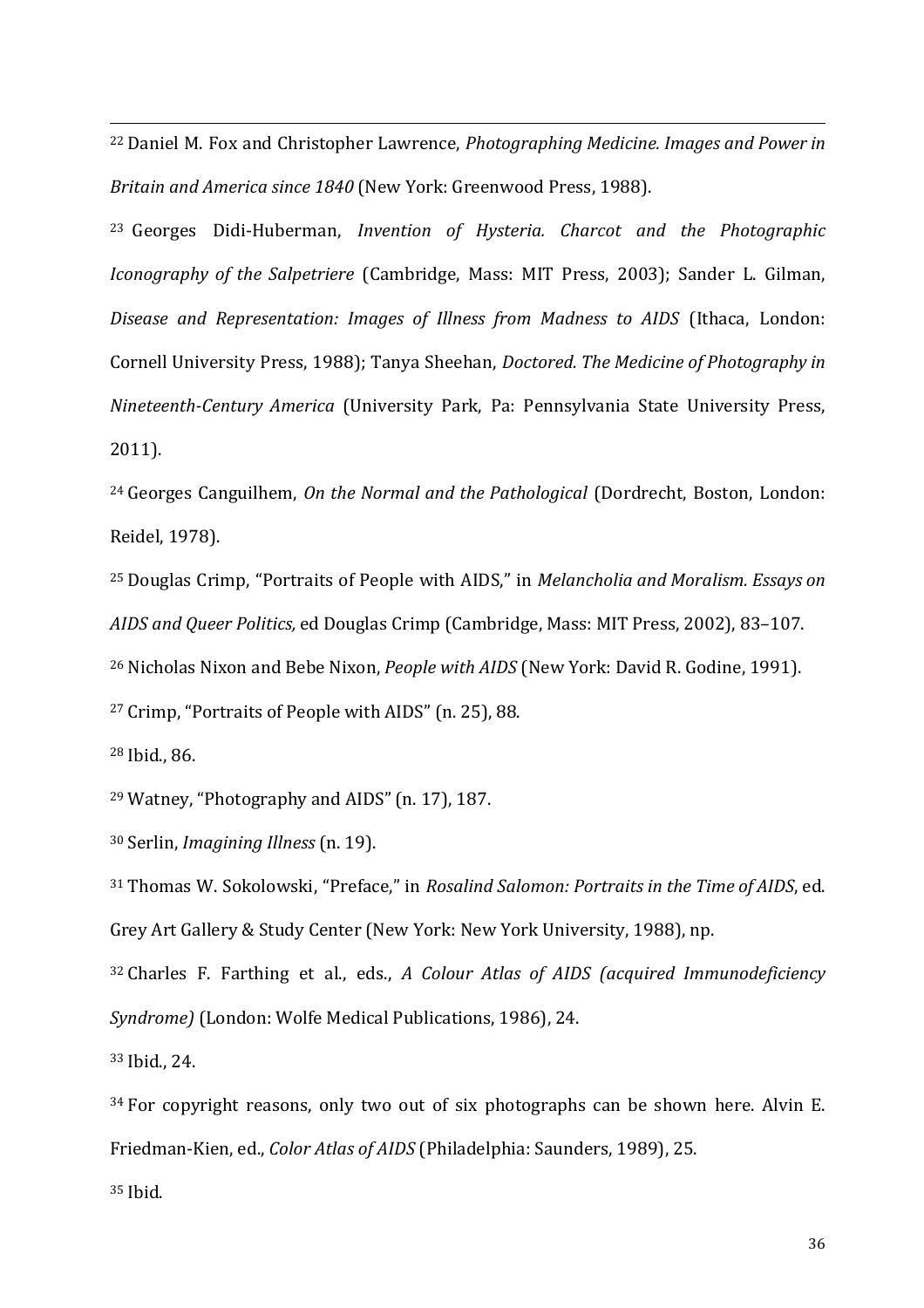$36$  Ibid. j

<sup>37</sup> Didi-Huberman, *Invention of Hysteria,* (no. 23); Sander L. Gilman, *The Face of Madness: Hugh W. Diamond and the Origin of Psychiatric Photography* (New York: Brunner/Mazel, 1976).

<sup>38</sup> Marta Braun and Elizabeth Whitcombe, "The Photography of Pathological Locomotion," *History of Photography* 23 (1999): 218–23.

<sup>39</sup> Gilman, *Disease and Representation*, (n. 23); Fox and Lawrence, *Photographing Medicine. Images and Power in Britain and America since 1840*, (n. 22); Janet Golden and Charles E. Rosenberg, *Pictures of Health: A Photographic History of Health Care in Philadelphia, 1860- 1945* (University of Pennsylvania Press, 1991).

<sup>40</sup> Fox and Lawrence, *Photographing Medicine*,(n. 22), 24.

<sup>41</sup> Tucker, *Nature Exposed*, (n. 5), 239.

<sup>42</sup> Fox and Lawrence, *Photographing Medicine*, (n. 22), 26.

<sup>43</sup> Golden and Rosenberg, *Pictures of Health*, (n. 39), xxv.

<sup>44</sup> Andreas-Holger Maehle, "The Search for Objective Communication: Medical Photography in the Nineteenth Century," in *Non-Verbal Communication in Science Prior to 1900*, ed. Renato G. Mazzolini (Firenze: Leo S. Olschki, 1993), 583.

<sup>45</sup> Sheehan, *Doctored,* (n. 5.).

<sup>46</sup> Gilman, *Disease and Representation,* (no. 23); George Sebastian Rousseau, ed., *Framing and Imagining Disease in Cultural History* (New York: Palgrave Macmillan, 2003); Roger Cooter and Claudia Stein, "Coming into Focus: Posters, Power, and Visual Culture in the History of Medicine," *Medizinhistorisches J.* 42, 2 (2007): 180–209.

<sup>47</sup> Alison Gernsheim, "Medical Photography in the Nineteenth Century (Part I)," *Medical and Biological Illustration* 11 (1961): 85–92; Alison Gernsheim, "Medical Photography in the Nineteenth Century (Part II)," *Medical and Biological Illustration* 11 (1961): 147–56;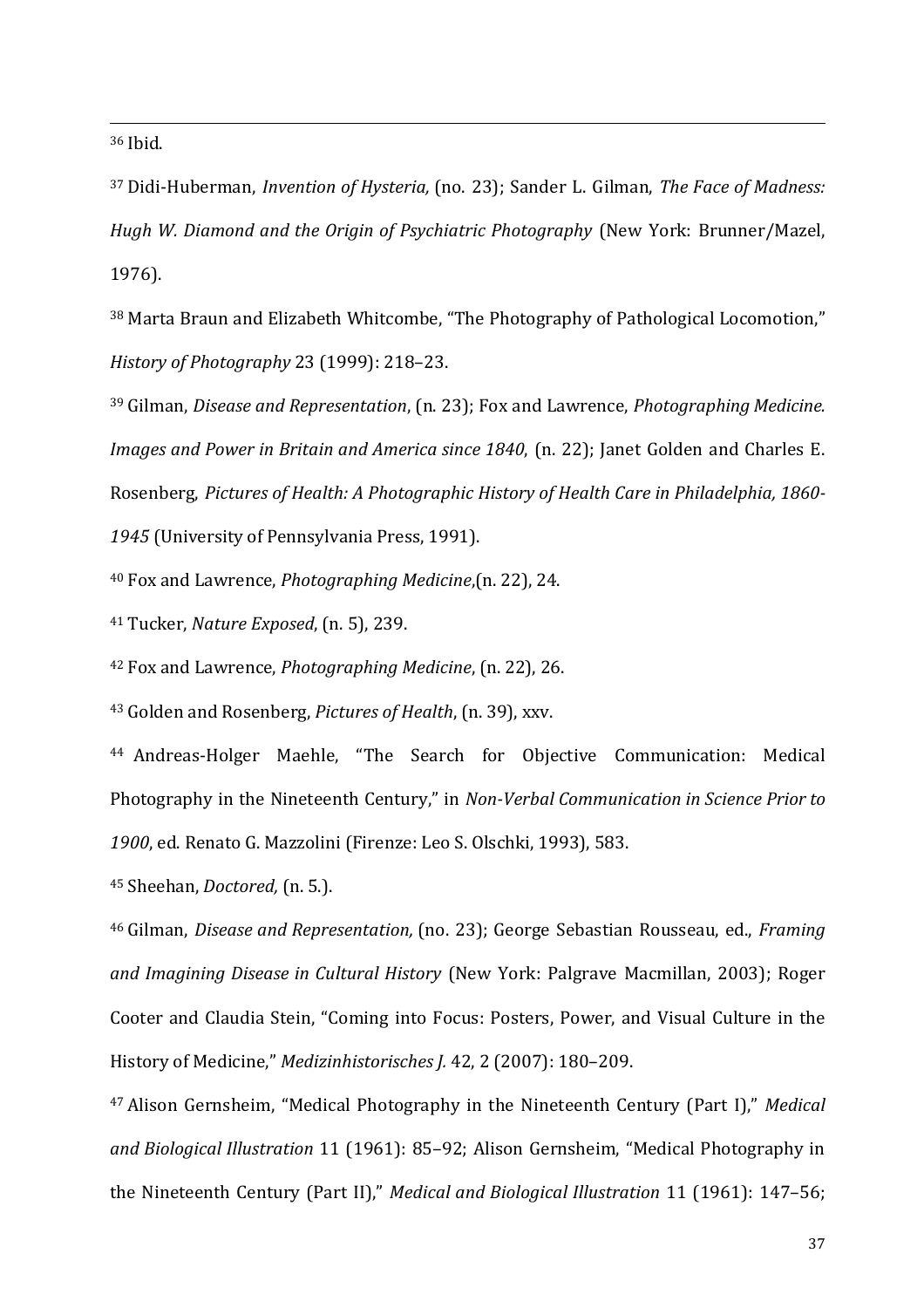Helmut Vogt, *Das Bild des Kranken* (München: Lehman, 1969); Robert Herrlinger, *Geschichte der medizinischen Abbildung – 1. Von der Antike bis um 1600* (München: Moos, 1967); Marielene Putscher, *Geschichte der medizinischen Abbildung – 2. Von 1600 bis zur Gegenwart* (München: Moos, 1972); Stanley B. Burns, *Early Medical Photography in America (1839-1883)* (New York: Burns Archive, 1983); Joel-Peter Witkin and Stanley Burns, eds., *Masterpieces of Medical Photography. Selection from the Burns Archive* (Pasadena: Twelvetrees Press, 1987). j

<sup>48</sup> Michel Foucault, *The Birth of the Clinic; An Archaeology of Medical Perception* (New York: Pantheon Books, 1973).

<sup>49</sup> Ibid., 119.

<sup>50</sup> Michael J. Ackermann, Judith Folkenberg, and Benjamin Rifkin, *Human Anatomy. Depicting the Body from the Renaissance to Today* (London: Thames & Hudson, 2006).

<sup>51</sup> Lukas Engelmann, "Eine Analytische Bildpraxis. Die Pathologisch-Anatomischen Zeichnungen Jean Cruveilhiers in ihrem Verhältnis zu klinischen Beobachtungen," *Berichte zur Wissenschaftsgeschichte* 35 (2012): 7–24.

<sup>52</sup> Daston and Galison, *Objectivity*, (n. 5), 82.

<sup>53</sup> Gunnar Schmidt, *Anamorphotische Körper. Medizinische Bilder vom Menschen Im 19. Jahrhundert* (Köln: Böhlau, 2001).

<sup>54</sup> Moritz Kaposi, *Handatlas der Hautkrankheiten für Studierende und Ärzte* (Wien u.a.: Braumüller, 1898); Edmund Lesser, *Lehrbuch der Haut- und Geschlechtskrankheiten für Studierende und Ärzte* (Leipzig: F.C.W. Vogel, 1888).

<sup>55</sup> Lorraine Daston and Peter Galison, "The Image of Objectivity," *Representations* 0, no. 40 (1992): 81–128.

<sup>56</sup> As demonstrated by Tucker, *Nature Exposed,* (no.5) ; Wilder, *Photography and Science,*  (no. 5); Edwards, *Raw Histories,* (n. 6).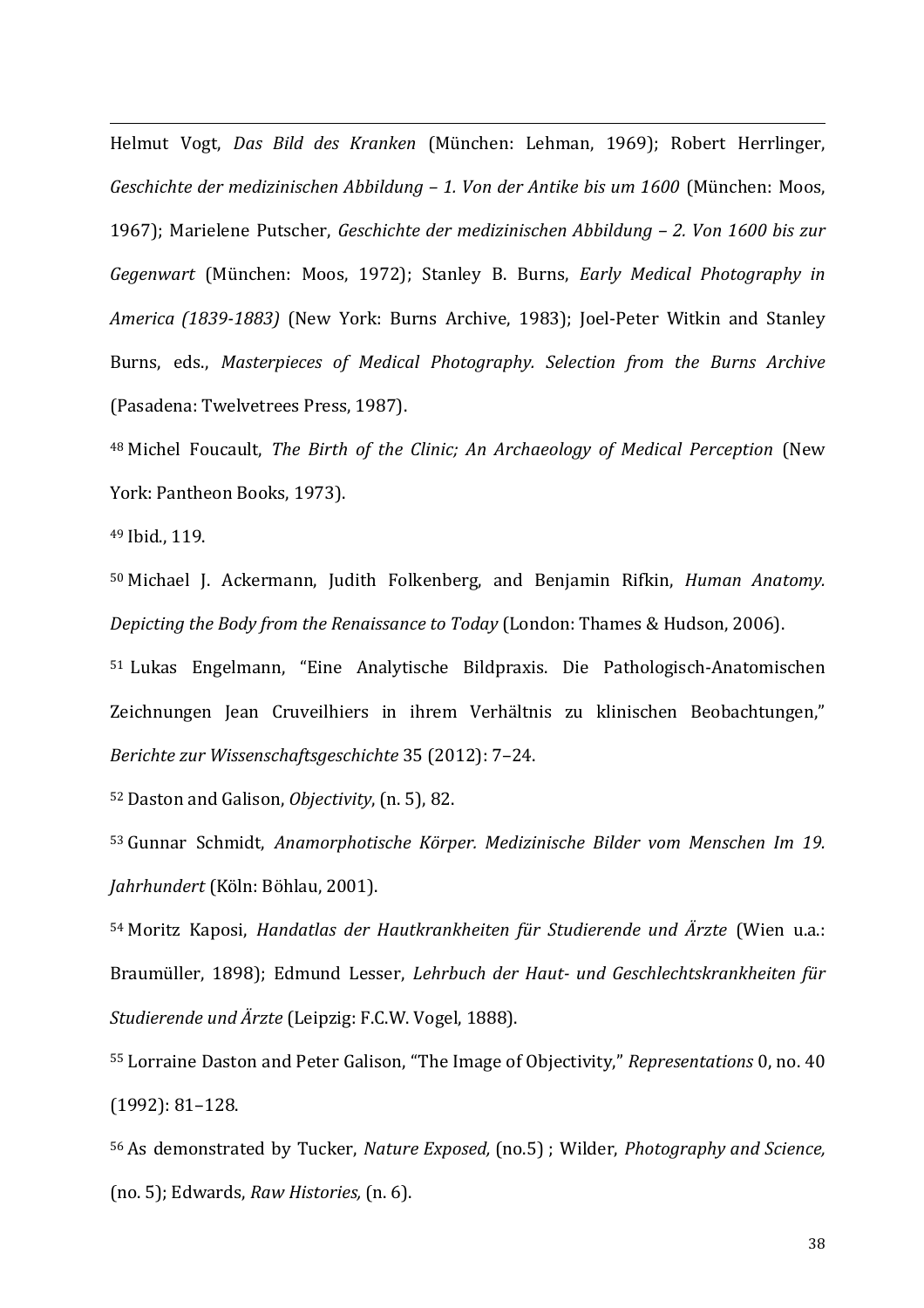Mitchell, W.J.T., "Image Science." In *Science Images and Popular Images of the Sciences*, edited by Bernd Hueppauf and Peter Weingart, (New York: Routledge, 2008), 55 – 68, quotation on 58. İ

Edwards, *Raw Histories*, (n. 6), 16.

Farthing et al, *A Colour Atlas of AIDS,* (n. 32).

 Charles F. Farthing, ed., *A Color Atlas of AIDS* (Chicago: Year Book Medical Publishers, 1988).

Alvin E. Friedman-Kien, ed., *Color Atlas of AIDS*, (n. 34).

 Alvin E. Friedman-Kien and Clay J. Cockerell, eds., *Color Atlas of AIDS* (Philadelphia: Saunders, 1996).

 Donna Mildvan, ed., *AIDS*, vol. 1, Atlas of Infectious Diseases (Philadelphia: Current Medicine, 1995).

 Gerald L. Mandell and Donna Mildvan, eds., *Atlas of AIDS* (Philadelphia: Springer, 2001). Donna Mildvan, ed., *International Atlas of AIDS* (Philadelphia: Springer, 2008).

 Epstein gives a detailed account of the history of the naming of HIV, which was the final and unifying name for many different concepts and names, given in 1986 by the subcommittee for retroviruses of the International Committee on Taxonomy of Viruses at the WHO. See Epstein, *Impure Science*, (n. 11), 79 ff.

Friedman-Kien, *Color Atlas of AIDS*, (n. 34).

Ibid., xv.

Ibid.

Ibid., 71,83.

Ibid., 93, 125.

Ibid., 36.

Friedman-Kien and Cockerell, *Color Atlas of AIDS*, (n. 62).